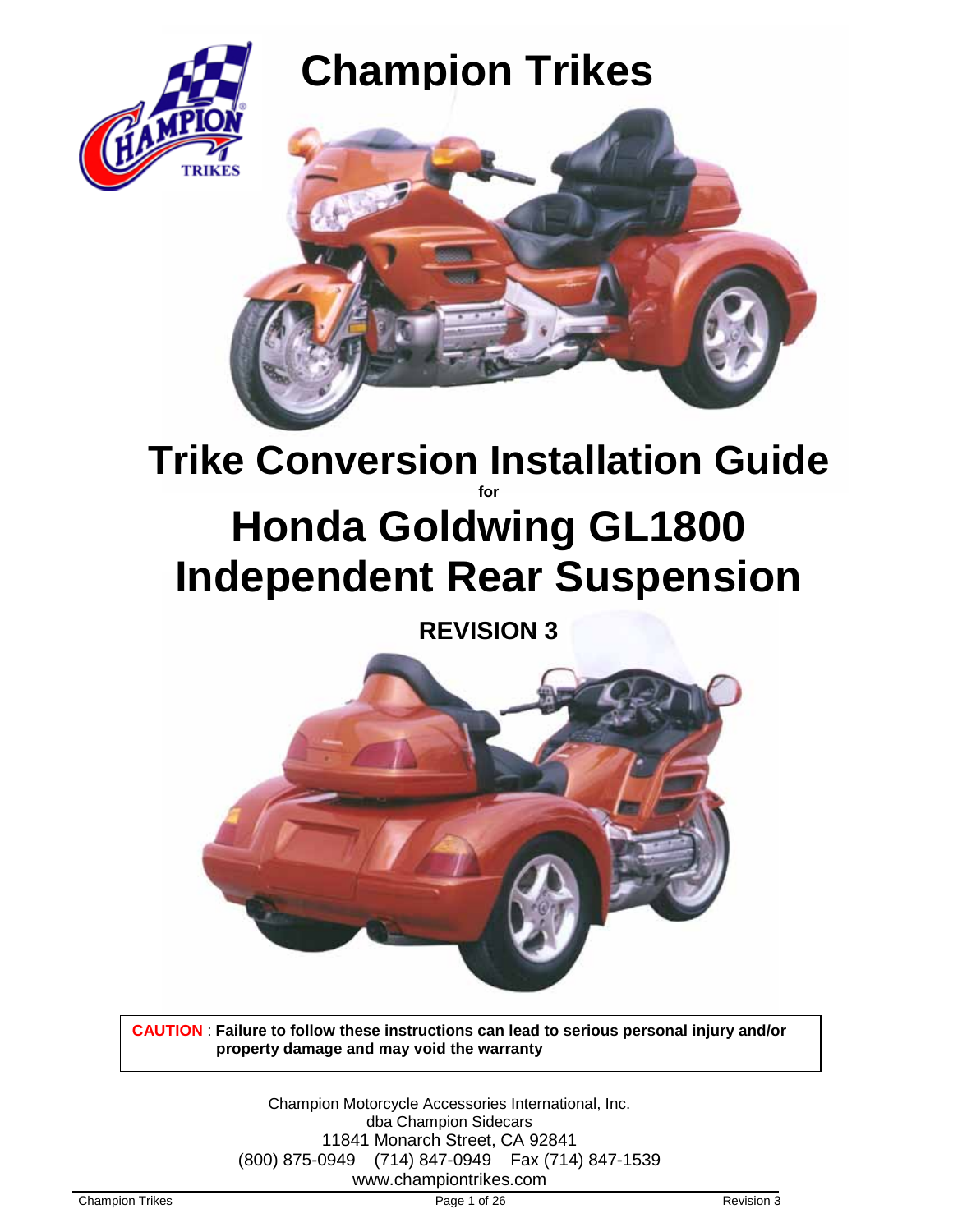# **Champion Trikes GL1800Trike Conversion Kit \* Independent Rear Suspension**



**\*** Not all parts illustrated. - Shown with Variable Sway Control Option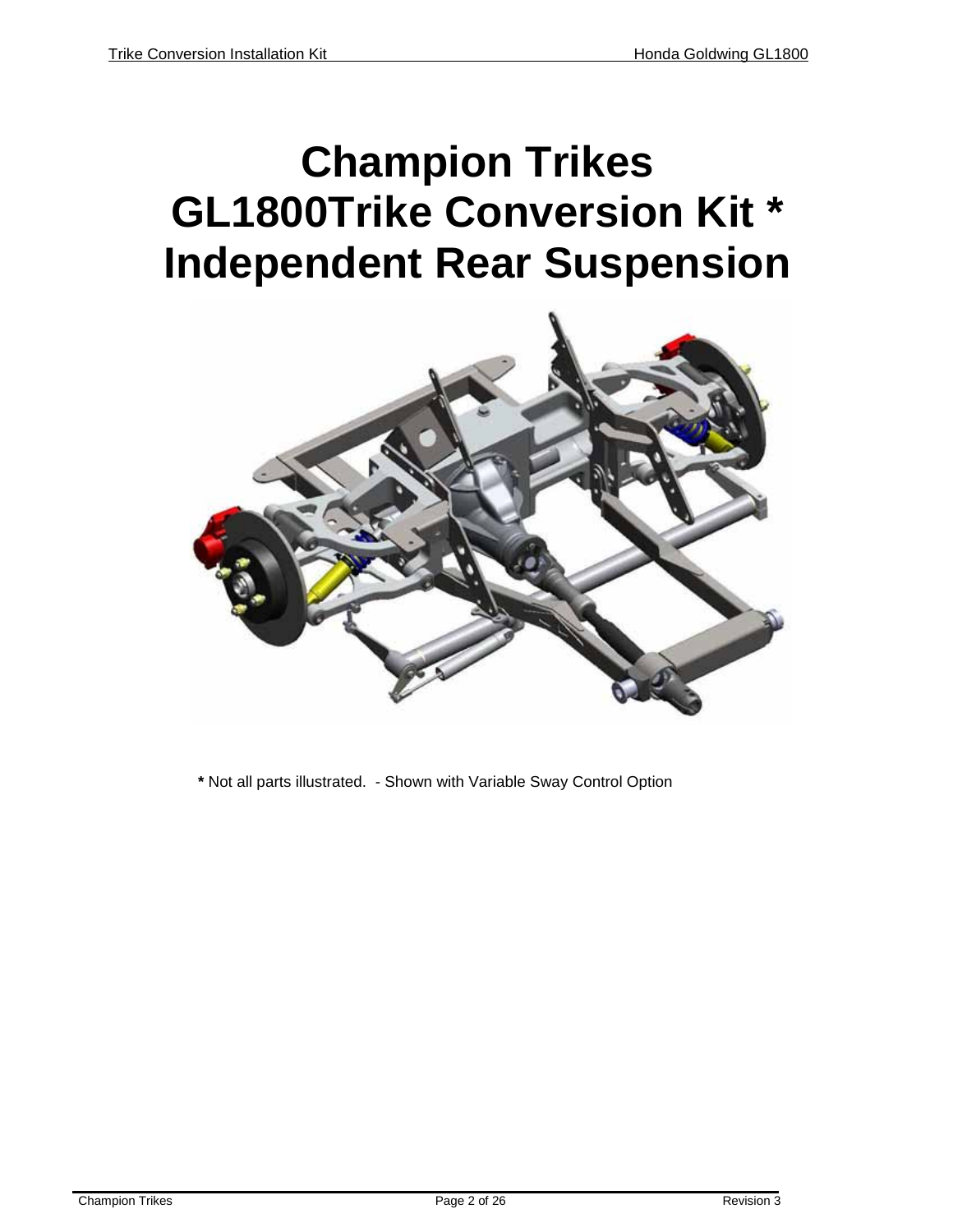# **Table of Contents**

| 1            | 1.1                            |  |
|--------------|--------------------------------|--|
|              | 1.2                            |  |
|              | 1.3                            |  |
| $\mathbf{2}$ |                                |  |
|              | 2.1                            |  |
| 3<br>4<br>5  | 5.1                            |  |
|              | 5.2                            |  |
|              | 5.3                            |  |
|              | 5.3.1<br>5.3.2<br>5.3.3<br>5.4 |  |
| 6            |                                |  |
|              | 6.1                            |  |
|              | 6.2                            |  |
|              | 6.3                            |  |
|              | 6.4                            |  |
|              | 6.5                            |  |
| 7            | 7.1                            |  |
|              | 7.2                            |  |
|              | 7.3                            |  |
|              | 7.4                            |  |
|              | 7.5                            |  |
|              | 7.6                            |  |
|              | 7.7                            |  |
|              | 7.8                            |  |
|              | 7.9                            |  |
|              | 7.9.1<br>7.9.2<br>7.10         |  |
|              | 7.11                           |  |
| 8<br>8.1     |                                |  |
|              | 8.2                            |  |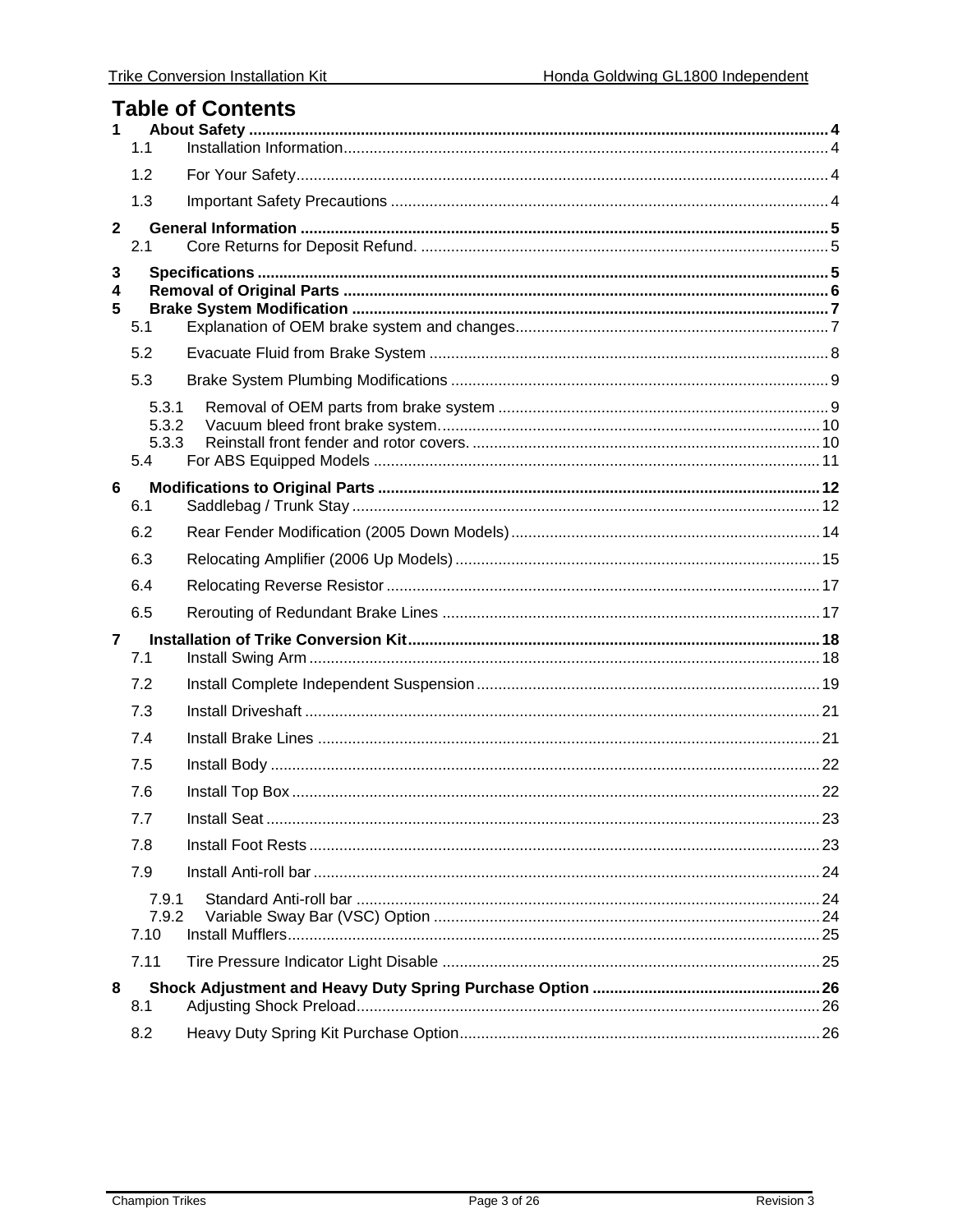#### <span id="page-3-0"></span>**1 About Safety**

#### <span id="page-3-1"></span>**1.1 Installation Information**

The information contained in this installation guide is intended for use by technicians of advanced to professional skill levels. Attempting installation without the proper training, tools and equipment could cause injury to you or others. It could also damage the vehicle or cause an unsafe condition.

#### <span id="page-3-2"></span>**1.2 For Your Safety**

Because this guide in intended for technicians of advanced to professional skill levels, we do not provide warnings about many basic shop safety practices. If you have not received shop safety training or do not feel confident about your knowledge of safety practices, we recommend that you do not attempt to perform the procedures described in this guide.

Some of the most important general safety precautions are given below. Champion Sidecars cannot warn you of every conceivable hazard that can arise. Only you can decide whether or not you should perform a given task.

#### <span id="page-3-3"></span>**1.3 Important Safety Precautions**

- a. Make sure you have a clear understanding of all basic shop safety practices and that you wear appropriate clothing and use safety equipment. Be especially careful of the following:
- Read all directions before you begin, and make sure you have the tools, the parts and the skills required to perform the tasks safely and completely.
- Protect your eyes by using proper safety glasses, goggles or face shields anytime you hammer, drill, grind, pry or work around pressurized air or liquids, and spring or other stored-energy components.
- Use other protective wear when necessary, for example gloves or safety shoes. Handling hot or sharp parts can cause severe burns or cuts.
- Protect yourself and others when you have a vehicle up in the air. Anytime you lift a vehicle, either by hoist or a jack, make sure that it is securely supported.
- b. Make sure the engine is turned off before you begin work.
- Carbon Monoxide poisoning from exhaust gasses: Be sure there is adequate ventilation whenever you run the engine.
- Burns from hot parts or coolant: Let the engine and exhaust system cool before working on those areas
- c. Injury from moving parts: If running the engine, keep hands, fingers and clothing away from moving/rotating parts.
- Gasoline vapor and hydrogen gasses form batteries are explosive. To reduce the possibility of fire or explosion, be careful when working near gasoline and batteries.
- Use only nonflammable solvent, not gasoline, to clean parts
- Never drain or store gasoline in an open container.
- Keep all cigarettes, sparks or flame away from the battery and all fuel related parts.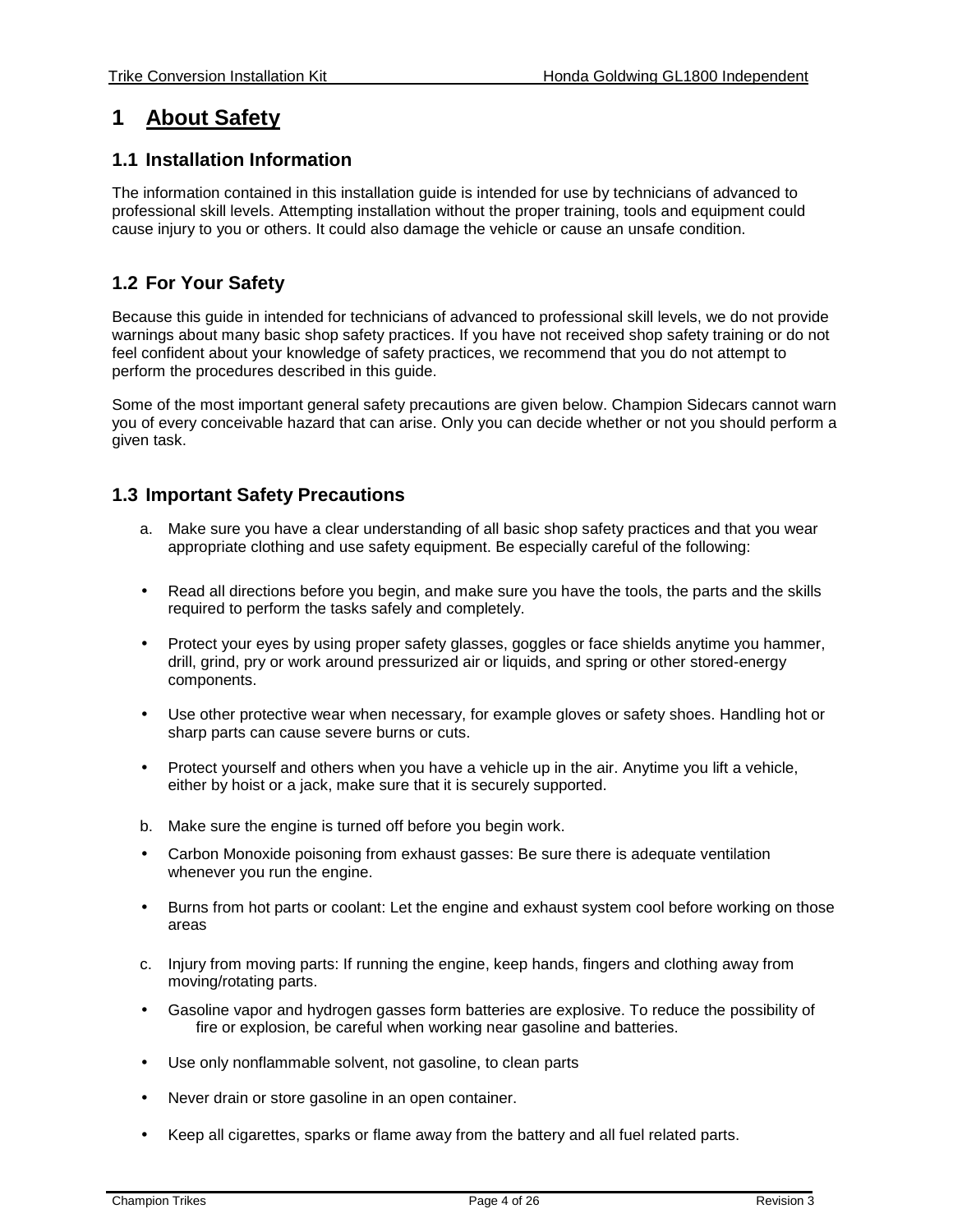# <span id="page-4-0"></span>**2 General Information**

The Champion Trike Conversion Kit is designed with the utmost consideration to safety, quality and ease of installation. The kit comes complete with all necessary hardware and fasteners. However, it is assumed that the installer has advanced to professional skills in motorcycle servicing. It is recommended that installer obtain an OEM service manual for the vehicle to which the Trike kit is to be installed.

Of the original components to be removed from the vehicle, most will not be re-used. Some will be returned to Champion Trikes for return of your deposit and others will be modified and re-installed to the vehicle.

#### <span id="page-4-1"></span>**2.1 Core Returns for Deposit Refund.**

Refer to picture below.

- a. Right saddlebag tail light assembly complete (include wiring, hardware and grommets).
- b. Left saddlebag tail light assembly complete (include wiring, hardware and grommets).
- c. Right saddlebag locking mechanism complete (include strikers, wiring and pull cables).
- d. Left saddlebag locking mechanism complete (include strikers, wiring and pull cables).



## <span id="page-4-2"></span>**3 Specifications**

| Overall Width:            | 57.75"                                                       |
|---------------------------|--------------------------------------------------------------|
| Overall Length:           | 108"                                                         |
| Overall Length w/EZ-Steer | 109.5                                                        |
| Wheel Base:               | 71"<br>Extended 4.5" At Rear Axel                            |
| Wheel Base w/EZ Steer     | 72.5"                                                        |
| Load Capacity:            | 600 Lb                                                       |
| Tire Size:                | 205/70/R15                                                   |
| Wheel Size (15")          | Offset +35 mm 15x7JJ 4x4.5                                   |
| <b>Tire Pressure</b>      | 24-26 PSI                                                    |
| Suspension:               | Double A-Arm Independent                                     |
| <b>Rear Differential:</b> | Suzuki                                                       |
| Gear Ratio                | 2.93:1 gear ratio                                            |
| Brakes:                   | Original front plus 2 high performance disc brakes at rear.  |
| Storage Capacity:         | 6.75 cubic feet. 3 full-face helmets and additional storage. |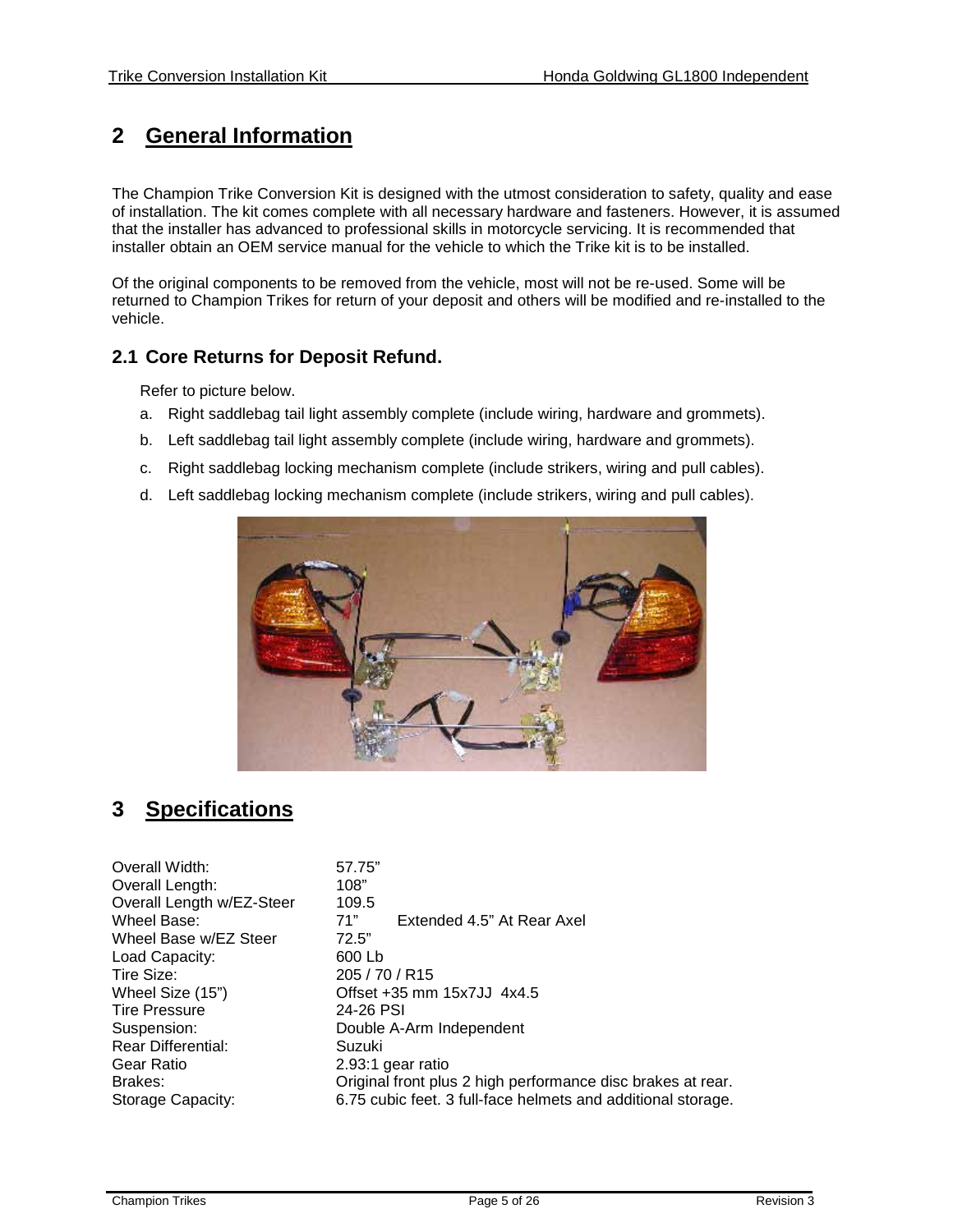#### <span id="page-5-0"></span>**4 Removal of Original Parts**

Most tasks necessary in this guide can be accomplished with the vehicle on its center stand. Secure the center stand to one of the forward crash bars with a ratchet strap to keep vehicle from rolling forward and off the center stand. Be sure that the vehicle is laterally stable as well.

Remove the following from the vehicle. See OEM manual for detailed instructions. Items to be retained for return of deposit or re-installation after modification shall be duly noted.

- $\Box$  Seat (to be re-installed without modification)
- $\Box$  Left and right side covers (to be re-installed without modification)
- $\Box$  Battery and battery box (to be re-installed without modification)
- □ Left and right saddle bags
- $\Box$  Remove taillight and locking assemblies from saddlebags (to be returned for refund of deposit)
- $\Box$  Trunk (to be re-installed without modification)
- $\Box$  Left and right passenger foot rests (to be re-installed without modification)
- □ Left and right foot rest under covers (to be modified and re-installed)
- □ Left and right rear crash bars
- □ Saddle bag trunk stay (to be modified and re-installed)
- □ Left and right mufflers (Mufflers only, do not remove decorative covers). Retain OEM muffler rubber mounting bushings and flanged spacers for re-installation of the mufflers.
- □ Rear wheel
- $\Box$  Left and right pivot bolt covers (to be re-installed without modification)
- □ Reverse resistor (to be relocated)
- □ Swing Arm and Driveshaft

**IMPORTANT**: Carry out brake system modifications (See Section 5) **prior** to removing Swing Arm. Evacuating all the brake fluid from the system will prevent brake fluid spills when the OEM swing arm is removed.

- **Note**: Upper bolt of mono shock can be removed without removing the fuel tank.
- □ Rear Shock and Hydraulics. Unscrew angle sensor from OEM shock and secure to frame with cable tie.
- $\Box$  Shock arm and shock link
	- **Note**: You may need to cut out the bolt that attaches the shock link to the frame.

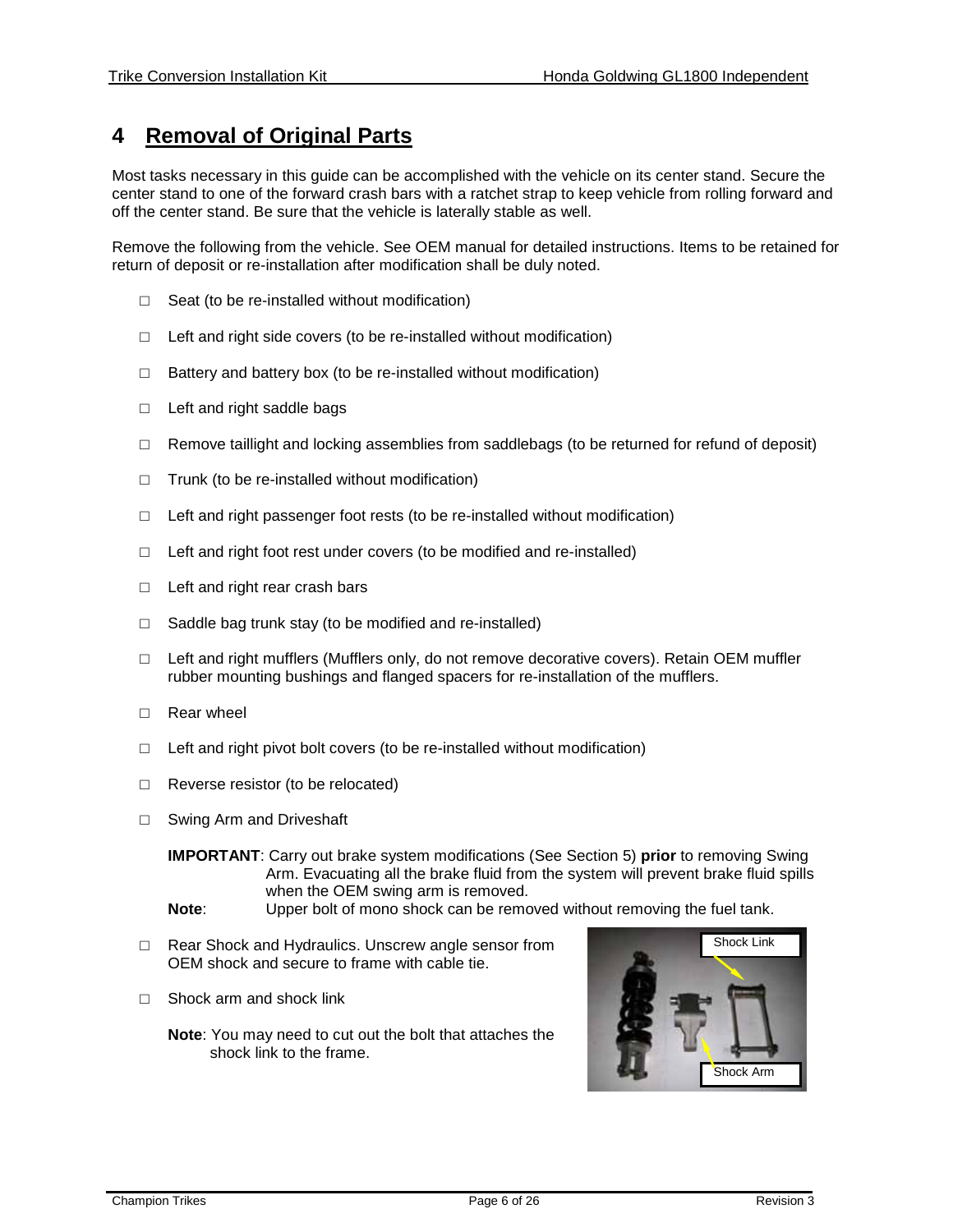#### <span id="page-6-0"></span>**5 Brake System Modification**

**Note**: **Modification to the vehicle brake system should be carried out prior to removal of the swing arm**.

#### <span id="page-6-1"></span>**5.1 Explanation of OEM brake system and changes**

From the manufacturer, your Honda Gold Wing brake system utilizes both front and rear brakes when the foot brake is applied. In order to insure safe operation of your Gold Wing when converted to a Champion Trike, the brake system must be modified to isolate the front and rear brake systems from each other.

Once modification is complete, four of the six pistons in the front calipers operate only when the hand brake lever is applied. The rear brakes operate only when the foot brake pedal is applied.

The diagrams below outline the difference between the GL1800 OEM brake system and the system as modified by the Champion Trike Conversion Kit.





Original Honda Goldwing GL1800 Brake System Modified Honda Goldwing GL1800 Brake System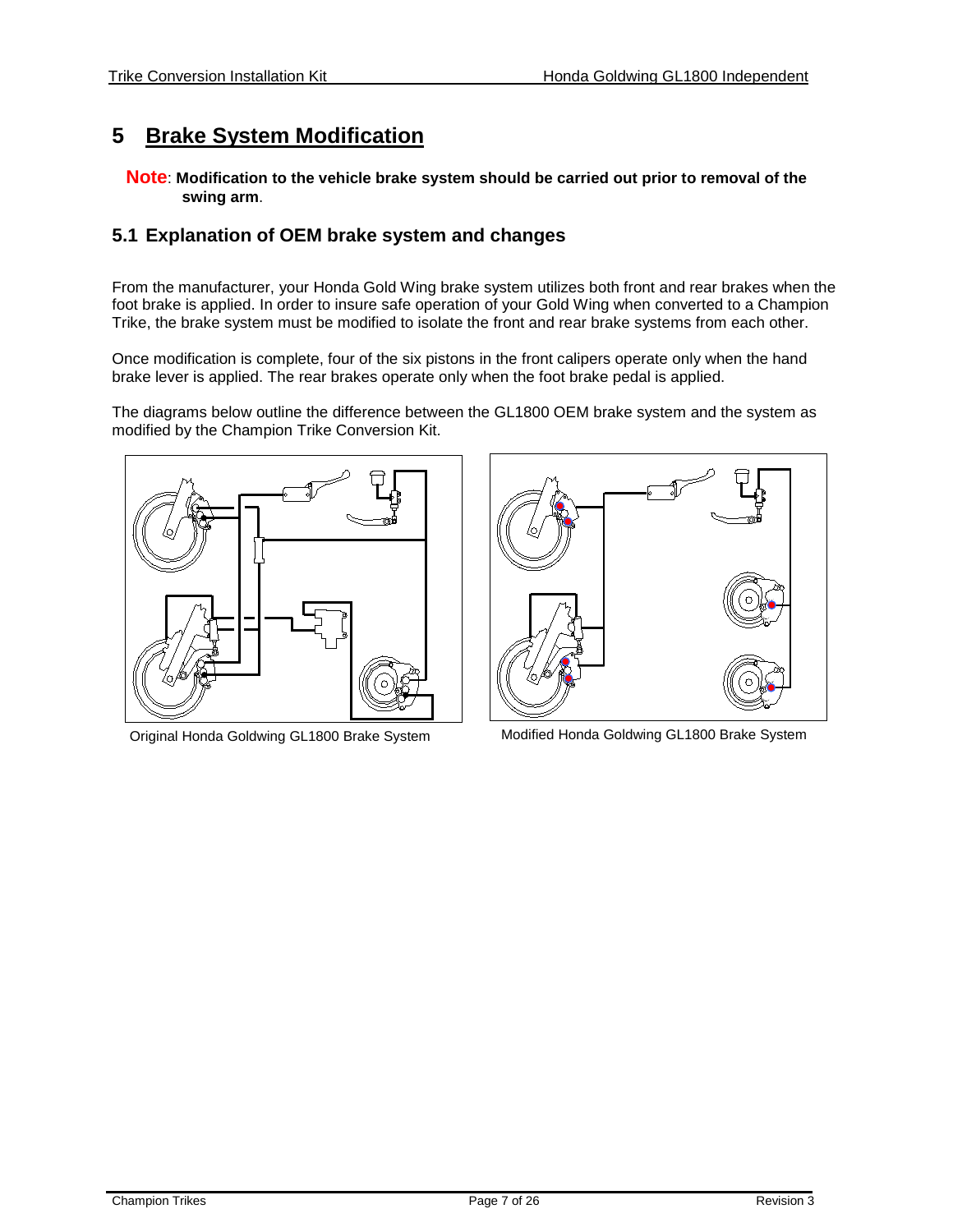#### <span id="page-7-0"></span>**5.2 Evacuate Fluid from Brake System**

Evacuate brake fluid from each bleeder valve on front calipers. Ensure that fluid is thoroughly drained as several lines will be removed and / or replaced later in this section.

**Note**: Locking brake lever and pedal in the engaged position will prevent master cylinders from draining. This will eliminate the need to bench bleed master cylinders later.

- a. Remove front fender and wheel covers to avoid contact with brake fluid.
- b. Attach vacuum bleeder to top bleeder valve of rear brake caliper. Open bleeder valve and begin vacuum evacuation.
- c. Once evacuation has begun, disconnect brake line at anti-dive valve, located on lower front shock slider. Figure 1
- d. Continue until evacuation is complete. Disconnect vacuum bleeder.
- e. Disconnect upper brake line from rear caliper. Cover with rag.
- f. At front line, blow air through system to dry out lines.
- g. Attach vacuum bleeder to lower bleeder valve of rear brake caliper. Open bleeder valve and begin vacuum evacuation.
- h. Once evacuation has begun, disconnect brake at top of delay valve located on right front shock slider (Figure 2) and Line at top of foot brake master cylinder. (Figure 3)
- i. Continue until evacuation is complete. Disconnect vacuum bleeder.
- j. Disconnect lower brake line from rear caliper. Cover open lines with rags.
- k. At front line, blow air through system to dry out lines.
- l. Remove the two brake lines running on top of the swing arm.



**Figure 1**



**Figure 2**



**Figure 3**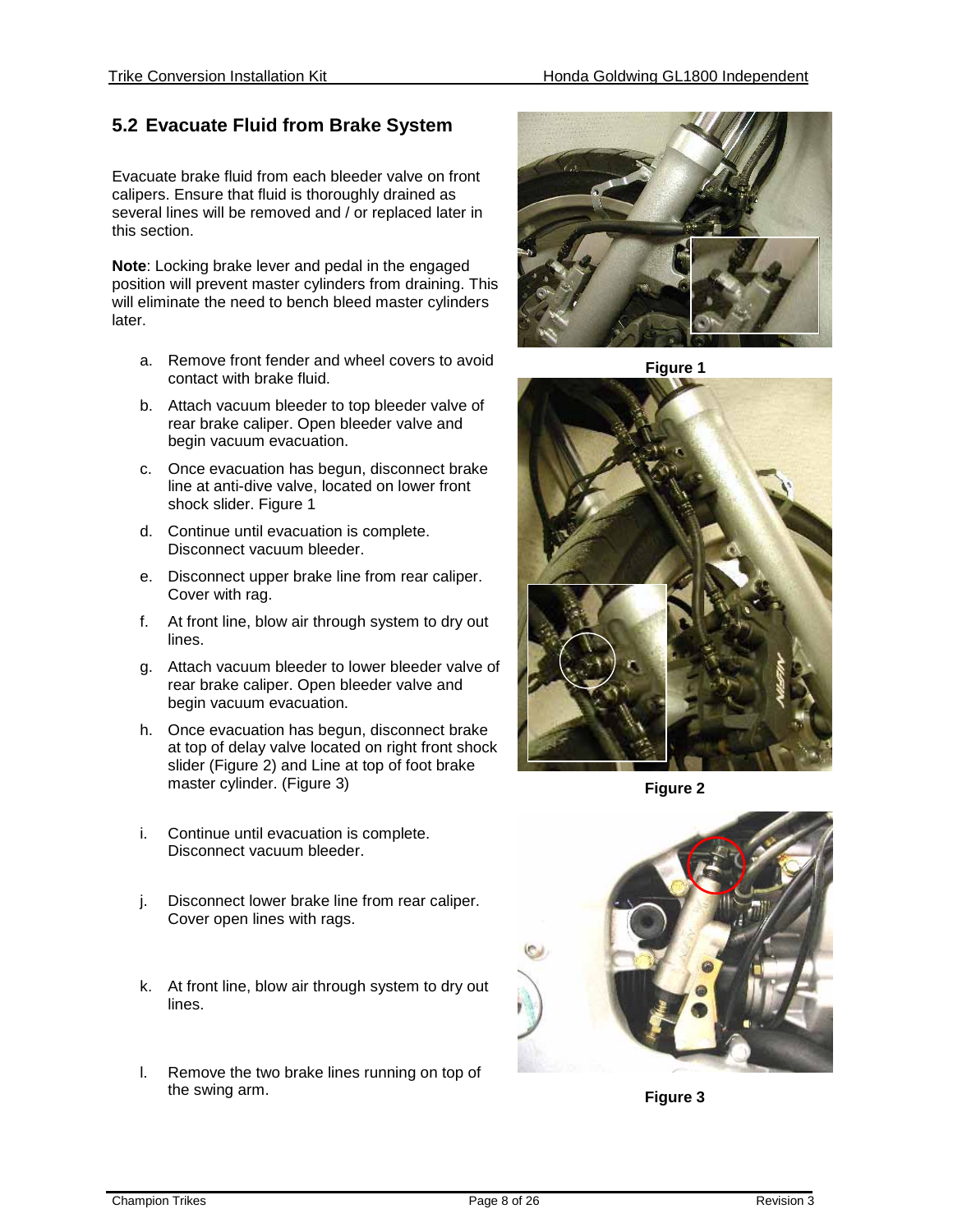### <span id="page-8-0"></span>**5.3 Brake System Plumbing Modifications**

#### <span id="page-8-1"></span>**5.3.1 Removal of OEM parts from brake system**

a. Remove line linking anti-dive unit to master cylinder located on left fork slider. Line continues to Tee-block on steering head. Remove Tee-block from hard line and remove entire line and Tee-block from vehicle. Figure 4



- Detach hard crossover line from delay valve located at top of right fork slider.
- Remove lower banjo bolt (not to be reused) on right caliper, plug with supplied set screw.
- Detach delay valve line from hard line at fork neck.
- Remove bolts securing line to frame.
- Remove line from clamp on lower triple clamp.
- Remove delay valve mounting bolts. Remove delay valve and attached lines from vehicle.



NOTE: If purchased, E-Z Steer System should be installed at this time



**Figure 4**



**Figure 5**



**Figure 6**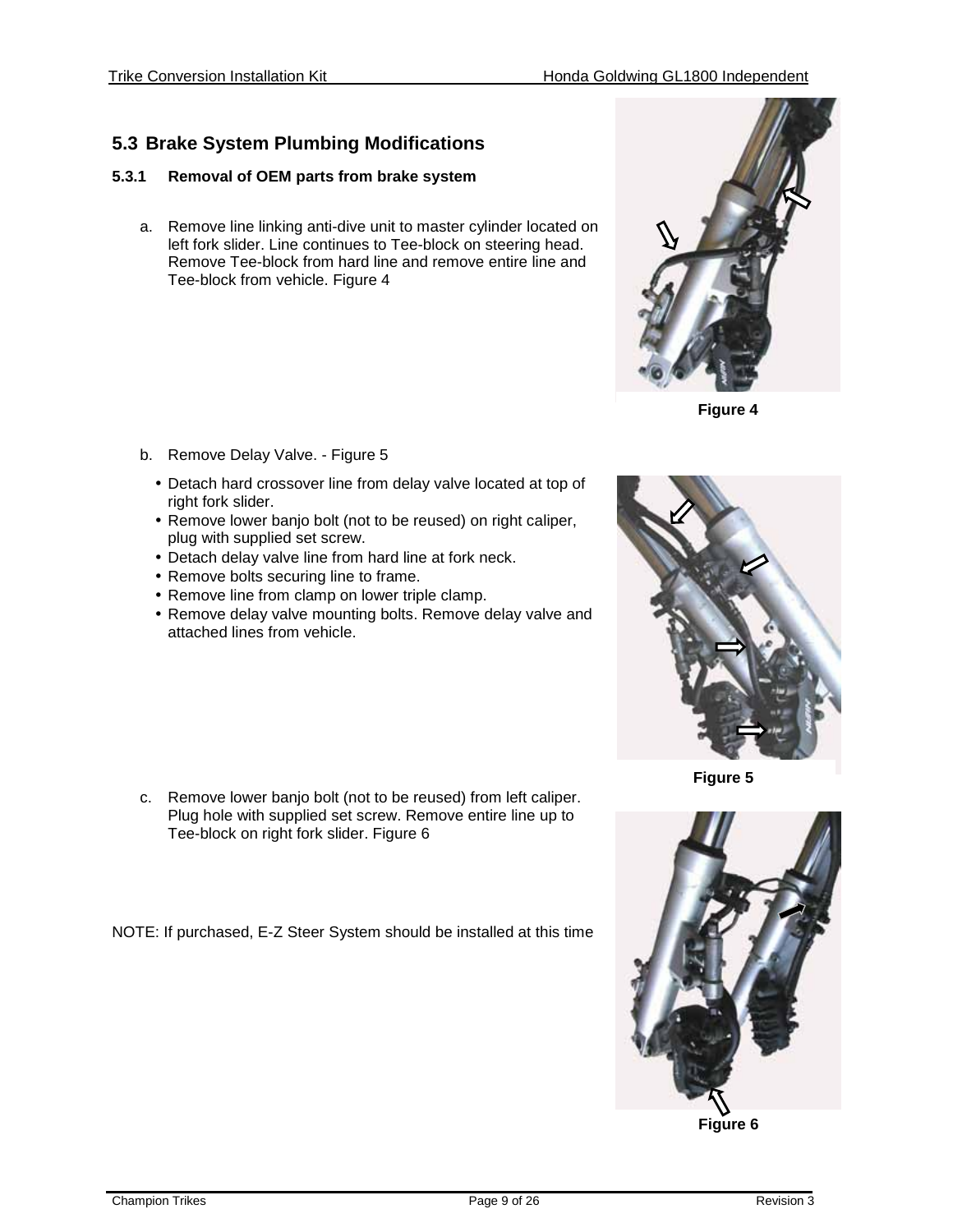- d. Connect hard cross over line to Tee-block of right caliper brake line. Secure Tee-block to right fork slider using supplied mounting bracket and 6mm bolt and NyLoc nut. Figure 7
- e. Relocate brake line at lower triple clamp from center position to right position. Figure 7
- f. Install 11.5 inch braided line (banjo fitting at each end) to the fork master cylinder and anti-dive unit on left fork slider using OEM single banjo bolts and supplied crush washers. Figure 8

#### <span id="page-9-0"></span>**5.3.2 Vacuum bleed front brake system.**

- a. To ensure complete evacuation of air from front brake system, in particular the front brake master cylinder: (Perform this after completion of Trike kit)
	- Ensure front brake reservoir cap is installed. ä.
	- Elevate the right rear of the Trike approx. 8 inches.
	- Turn handle bar to the left.
	- At *left* front caliper, use a flat screwdriver to carefully pry brake pad away from rotor to force brake fluid and air into the right side caliper. Leave screwdriver in position to maintain space.
	- At *right* front caliper, use a flat screwdriver to carefully pry brake pad away from rotor to force brake fluid and air up the line and into the front brake master cylinder. Remove the screwdrivers from both front calipers.
	- *Using only short pulls* (approx ½ inch of total movement of the lever), pump front brake lever repeatedly until pads are closed.
	- Repeat steps D, E and F five times. This process should ensure air to escape from the front brake master cylinder into the reservoir.

NOTE: Inspect front brake system thoroughly for leaks and repair as necessary.

#### <span id="page-9-1"></span>**5.3.3 Reinstall front fender and rotor covers.**







**Figure 8**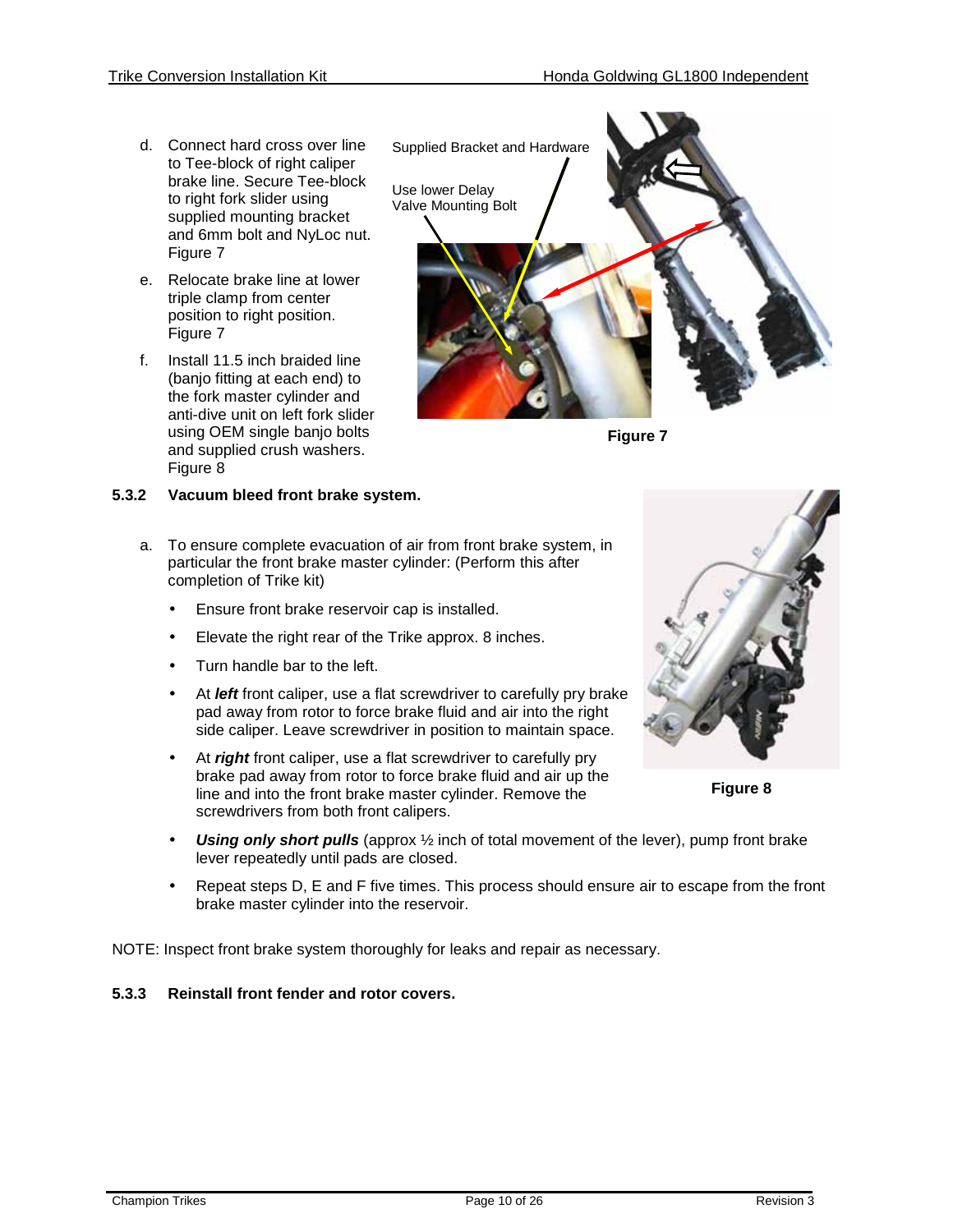#### <span id="page-10-0"></span>**5.4 For ABS Equipped Models**

#### Figure 9

For 2006 and Up models the ABS unit is located under the top shelter and in front of the air filter box.

The front and rear ABS Modulators must be disconnected from the tee-blocks located on the left and right sides of the steering head.

A hard line bridges the two tee-blocks on non-ABS equipped models. This line must be purchased (Honda PN# 45125-MCA-670) and installed between the two tee-blocks from where the modulator lines were removed.

The objective is to have only one line from the front brake master cylinder feeding the tee-block on the right fork slider which continues on to the upper banjo bolt of the right front caliper.

The ABS dash warning light must be disabled now that the ABS system has been disconnected.

To disable the ABS warning light, remove all ABS related fuses from the fuse box.

| Fuse 13 | 5Α  |
|---------|-----|
| Fuse 3  | 30A |
| Fuse 4  |     |

- Disconnect the three plugs from the ABS control unit located under the tour box (to be left disconnected).
- Remove (cut)plastic rib from the black plug as shown and install a 5 amp fuse to bridge ABS warning light wiring (yellow with blue trace and solid green).
- Wrap all three connectors with electrical tape (or shrink wrap) to help close from environment.
- Remove the ABS control unit from the vehicle (not to be reused).
- This section of the fender will be removed later









**Figure 9**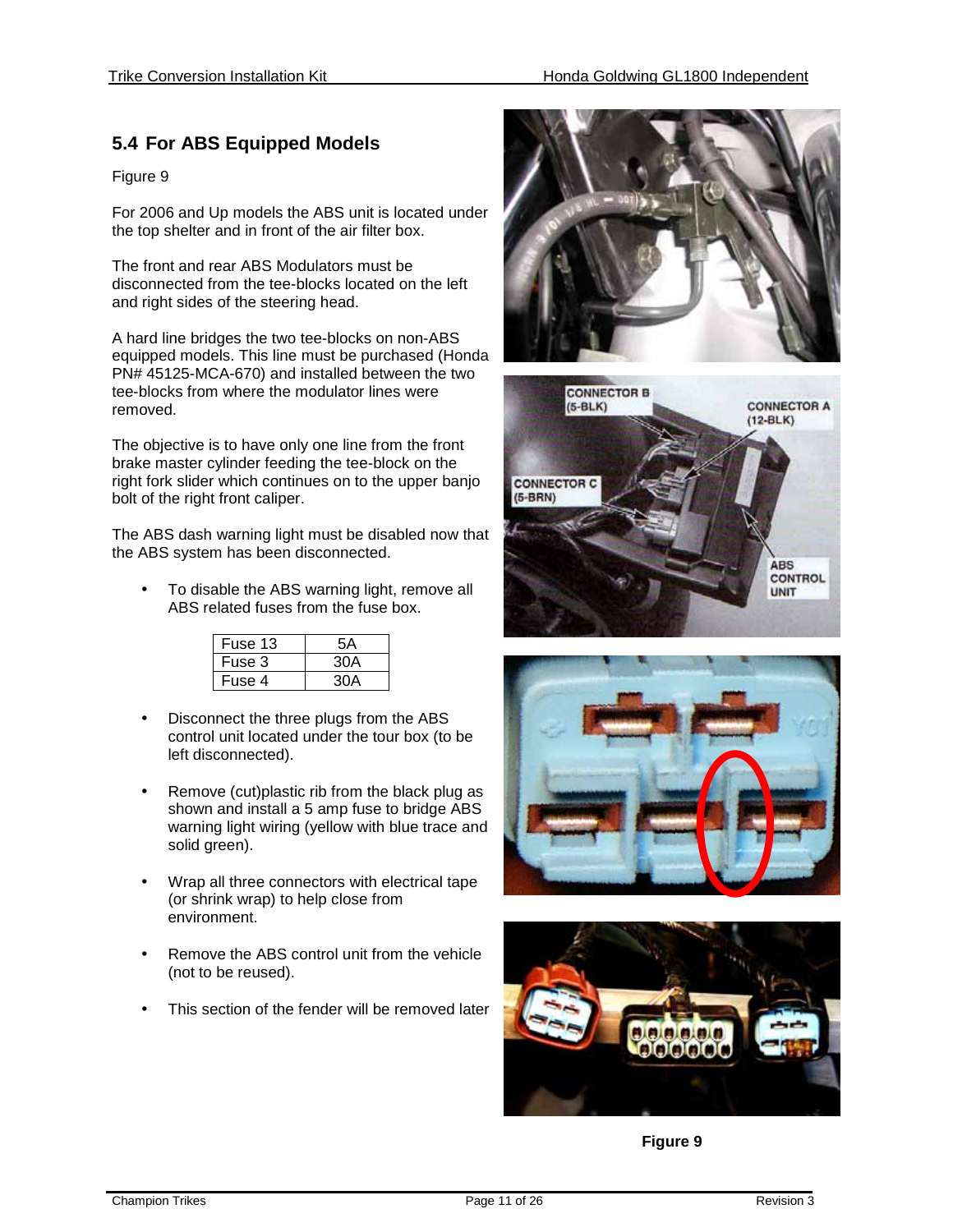# <span id="page-11-0"></span>**6 Modifications to Original Parts**

#### <span id="page-11-1"></span>**6.1 Saddlebag / Trunk Stay**

a. After removing Saddlebag / Trunk Stay from vehicle, cut lower (round tubing) section from upper section (square tubing) at weld (3 places each side). Debur any sharp edges. Figure 10

**NOTE :** Retain muffler rubber bushings and flanged spacers for later installation of the mufflers.



**Figure 10**

b. Cut lower left and right tubes 6-1/4 inches from ends. Mark tubes prior to cutting to identify their location and orientation. Figure 11



**Figure 11**

c. Insert 4-inch sleeves (supplied) into lower tubes of frame. Sleeves should protrude 2 inches (Figure 12). Drill a 3/16" hole through side of lower tubes and sleeves 1" from cut end of lower tube. (Figure 13) Install 10/32 x 1-1/4" Hex Head Bolt and 10/32 NyLoc Nut to secure sleeves and tighten.



**Figure 12**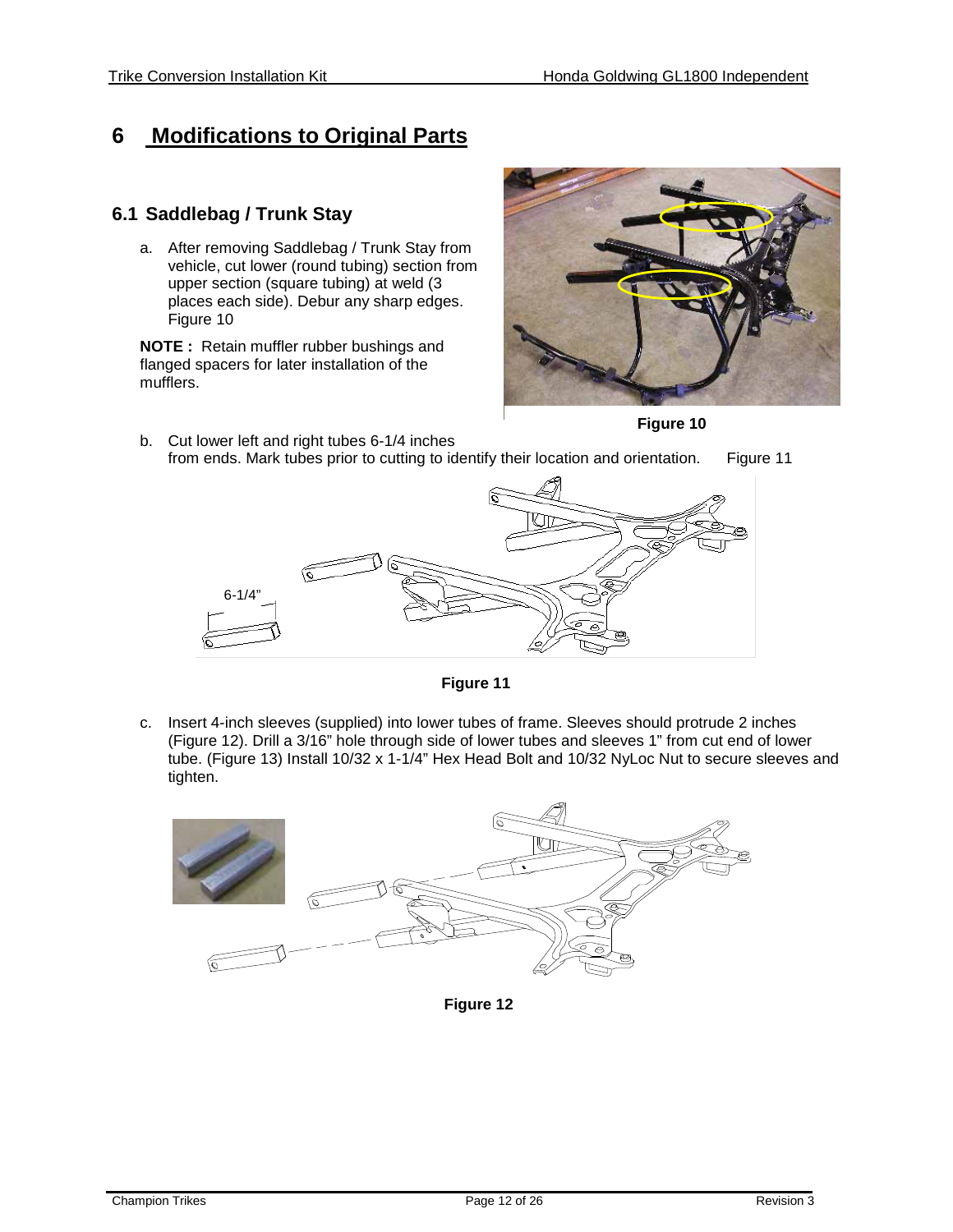

**Figure 13**

- d. Install previously cut loose ends to sleeves. Check your markings to insure ends are installed to correct sides and properly oriented. Drill a 3/16" hole through side of loose ends and sleeves 1" from cut end. Install 10/32 x 1-1/4" Hex Head Bolt and 10/32 NyLoc Nut to secure sleeves and tighten.
- e. Snug screw and nut. Do not tighten at this time. Figure 14.



**Figure 14**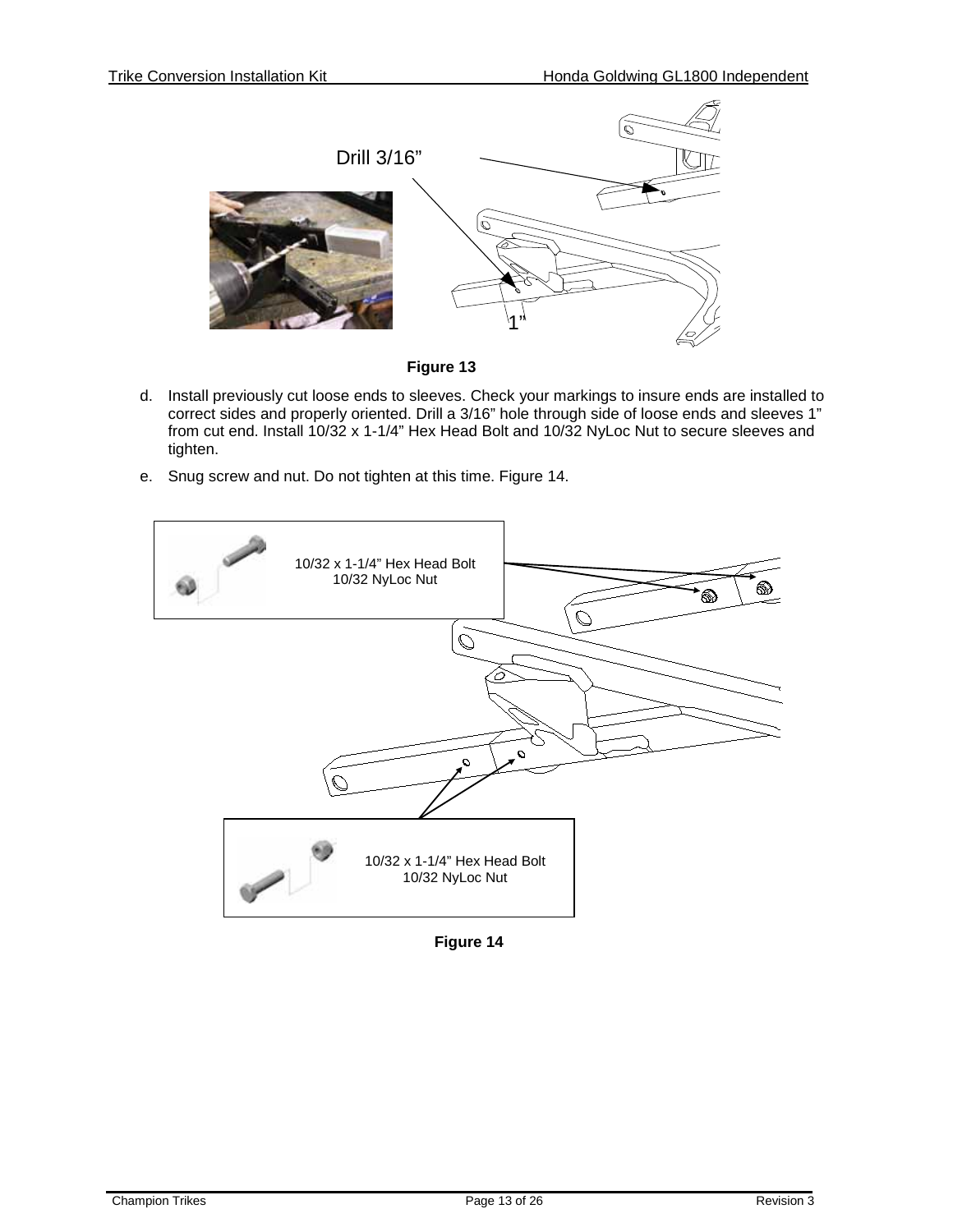#### <span id="page-13-0"></span>**6.2 Rear Fender Modification (2005 Down Models)**

Note: Modification to rear fender is made without removing it from the vehicle. Cutting can be accomplished using a box cutter knife.

a. Mark a line across fender as shown. Figure 15



**Figure 15**



**Figure 50 Figure 16**

b. With a large box cutter, score a line along mark. Continue scoring until cut is through. Discard excess. Figure 16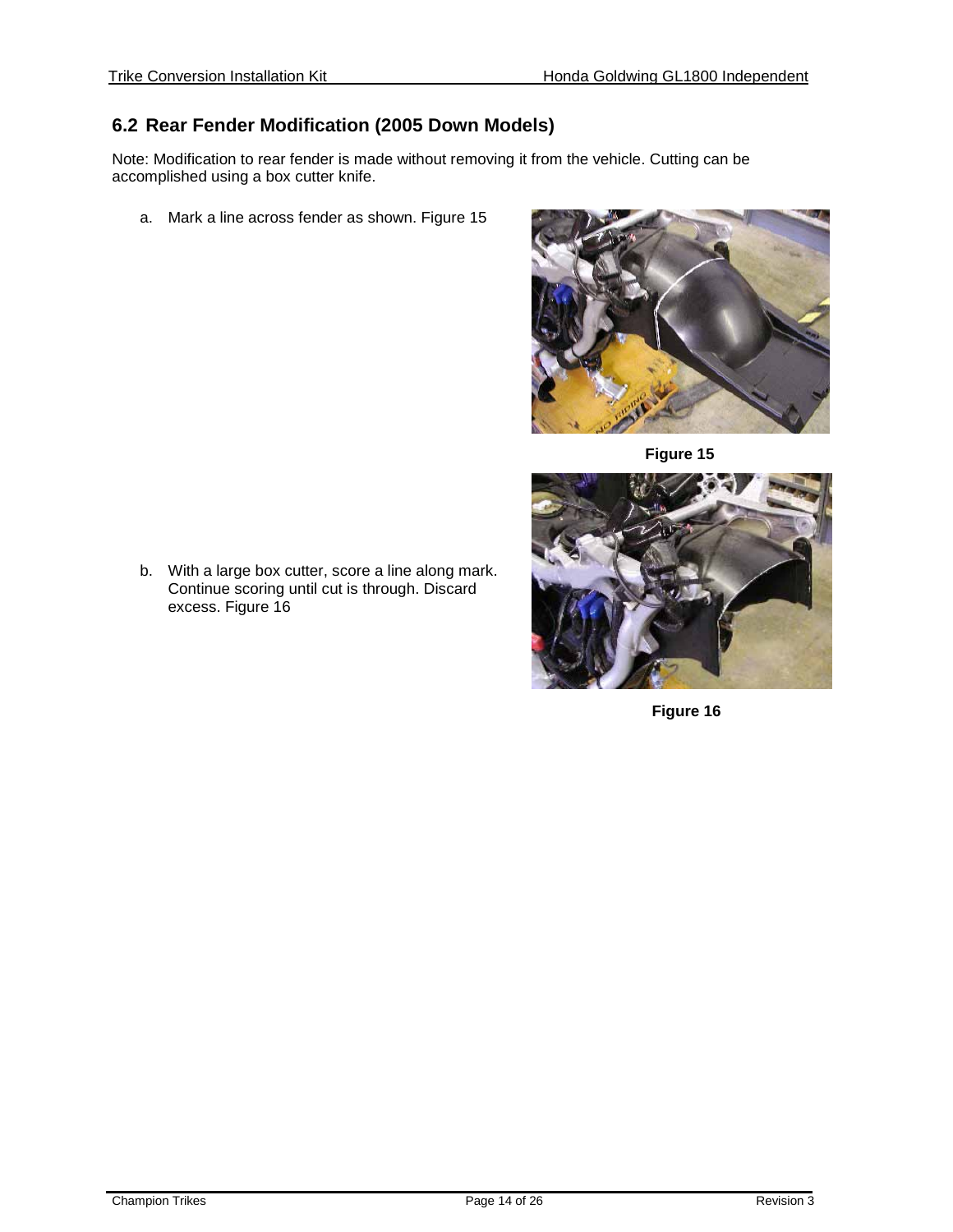#### <span id="page-14-0"></span>**6.3 Relocating Amplifier (2006 Up Models)**

- a. After removal of tour box and luggage, locate the amplifier mounted in the rear section of the rear fender. Figure 17
- b. Remove hardware securing the amplifier / rear fender section and remove assembly from vehicle. Figure 18



c. Cut the rear fender just ahead of the amplifier **Figure 17**

section as illustrated in Figures 19 to 21



**Figure 18**

- **Figure 19**
- d. Remove drain hose. Not to be reused. Figure 21



**Figure 21** 



**Figure 20**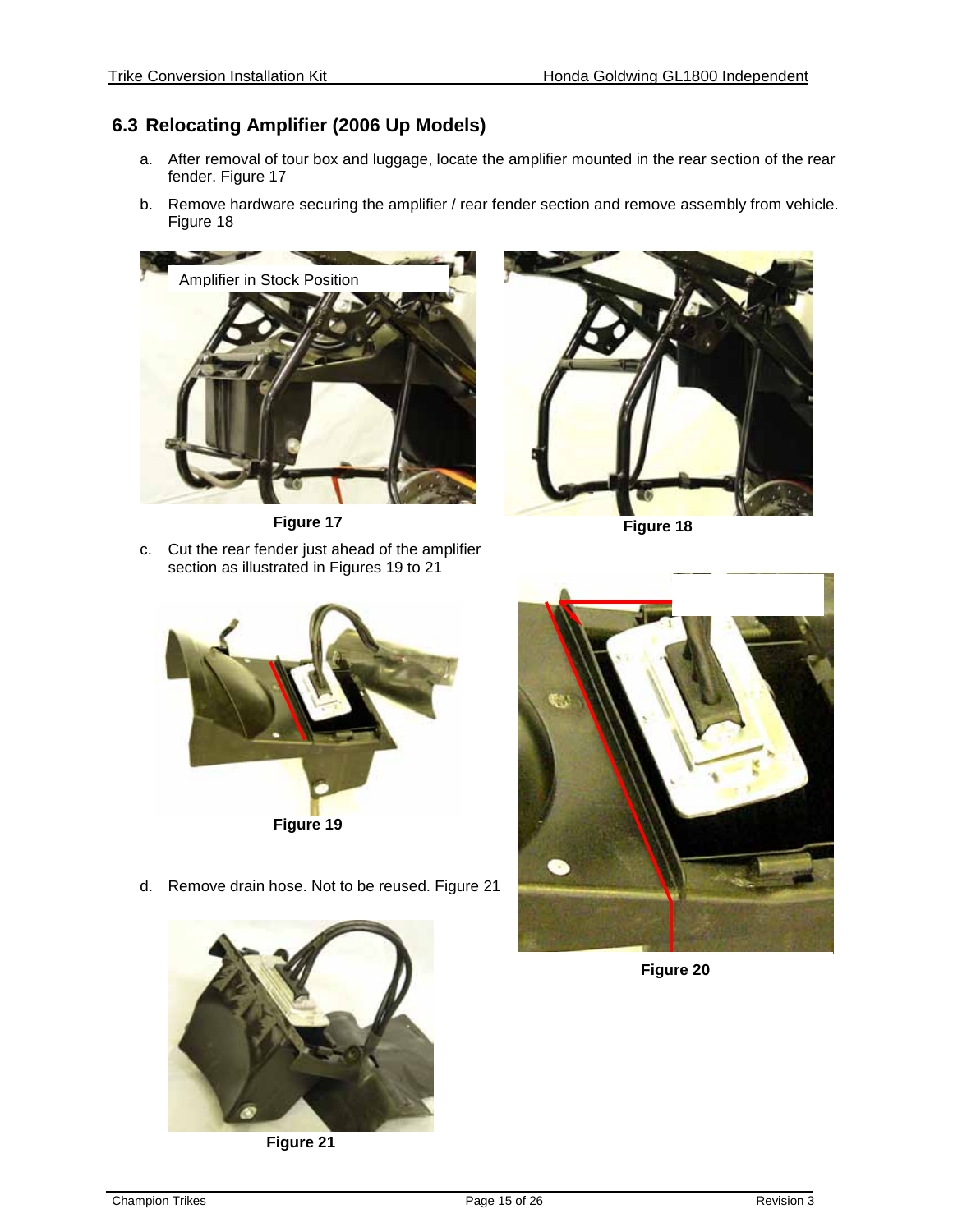- e. Trim the upper corners (side opposite of the mounting tabs) of the left and right sides of amplifier housing as illustrated in Figure 22
- f. Drill two 3/8" drain holes in the corners of the amplifier (side opposite original drain) housing as shown. Figure 23

#### **CAUTION: Serious damage to amplifier may occur if contacted by drill. Use extreme care to not allow drill to "punch" through the housing and into the amplifier.**

- g. Drill one 1/4" hole on each side of the rear fender (the front section still mounted in vehicle) at the location illustrated. Figure 24
- h. Tuck the loose end of the cover into the housing just above the amplifier. Figure 25
- *i.* Position amplifier into fender section on vehicle. The sides of the modified housing should fit into the grooved sides inside the fender. Mark the housing sides through the holes previously drilled in fender sides. Figure 25



**Figure 22**



**Figure 23**



**Figure 24**

**Figure 25**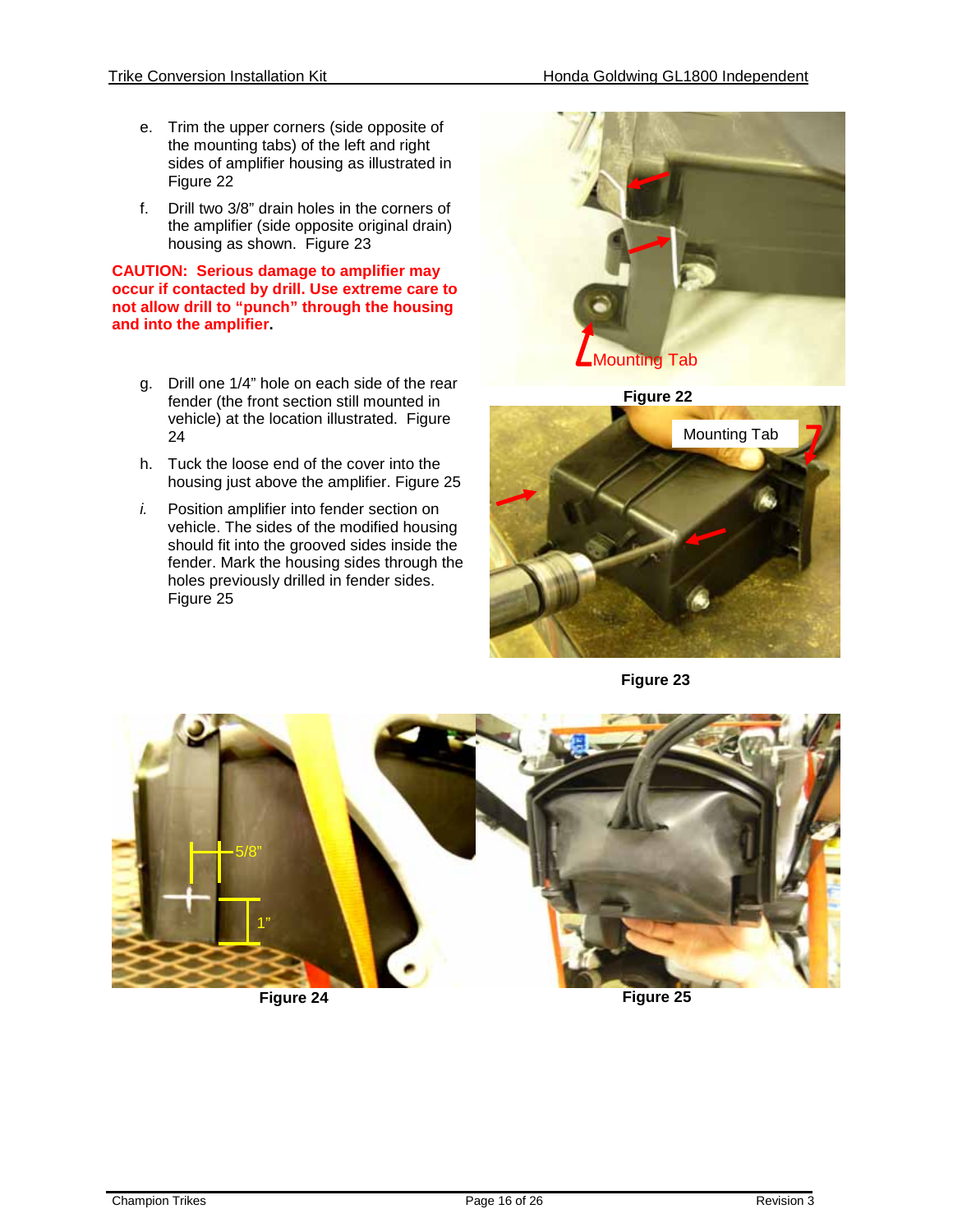| Qty Per<br>Side | Description                         |
|-----------------|-------------------------------------|
|                 | $1/4 - 20 \times 1$ " Hex Head Bolt |
|                 | 1/4" SAE Flat Washer                |
|                 | $1/4 - 20$ Nyloc Nut                |

j. Drill 1/4" hole though housing sides where marked (use care to not allow drill to contact amplifier). Using supplied hardware listed below, mount amp / housing assembly to rear fender. Figure 26



**Figure 26**

## <span id="page-16-0"></span>**6.4 Relocating Reverse Resistor**

#### Figure 27

- a. Remove electrical connections from reverse resistor.
- b. Remove reverse resistor from its original mounting position.
- c. Re-route wiring so that it exits the frame below and to the right of the battery.
- d. Mount supplied brackets to back of reverse resistor with M5 x 10 hex head bolts.
- e. Attach long bracket to frame tab above battery, behind battery hold down.
- f. Level reverse resistor, drill 3/16" hole through rear fender. Small bracket locates hole.
- g. Install M5 x 10 hex head bolt with M5 NyLoc nut.

## <span id="page-16-1"></span>**6.5 Rerouting of Redundant Brake Lines**

#### Figure 28

a. Pull brake line removed from foot brake master cylinder, back into rear wheel area, over upper cross member, with the two lines previously disconnected from the swing arm.



**Figure 27 - Reverse Resistor in New Location**



**Figure 28**

b. Fold three lines back on themselves and on top of upper cross member. Secure to upper cross member with heavy-duty zip ties.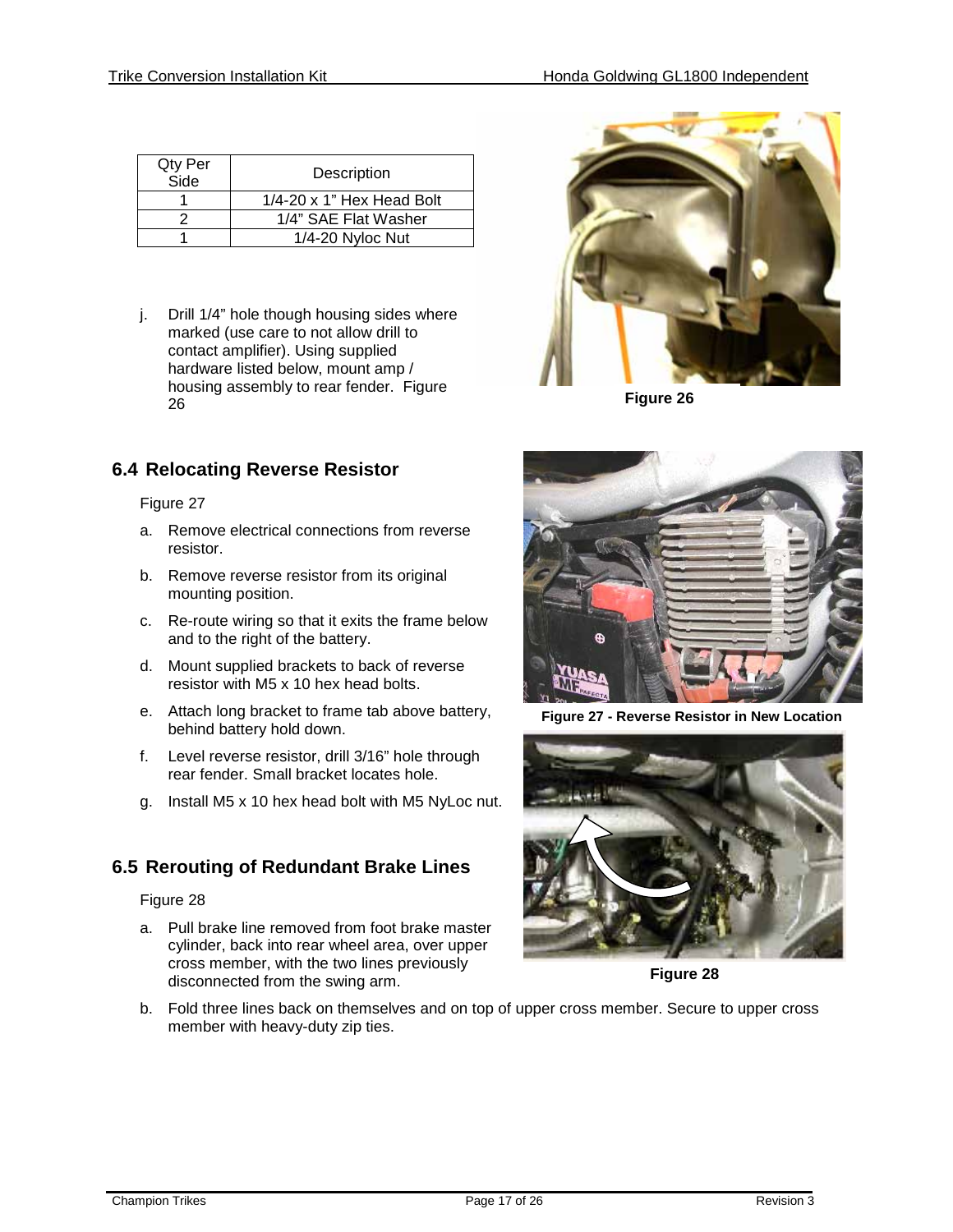#### <span id="page-17-0"></span>**7 Installation of Trike Conversion Kit**

#### <span id="page-17-1"></span>**7.1 Install Swing Arm**

- a. Do not install rubber boot (between OEM swing arm and engine output shaft) supplied by Honda.
- b. Remove shipping tape from swing arm pivot bearings holes. Figure 29
- c. Place swing arm to its mounting position.
- d. Align swing arm with frame pivot bolt holes. Install left and right pivot bolts to hold position. Figure 30
- e. Using a 19mm socket,tighten right pivot bolt to specified torque. Figure 30

Torque: 80 lb ft (108 N-m)

- f. Tighten left pivot bolt to specified torque. Torque: 25 lb ft (34 N-m) Figure 31
- g. Move swing arm up and down several times to seat bearings. Retighten *left* pivot bolt to 25 lb ft.
- h. Install left pivot lock nut. Hold pivot bolt while tightening lock nut with Honda special tool (Honda PN 07ZMA-MCAA101), to specified torque. Figure 31

Torque: 80 lb ft (108 N-m).



**Figure 29**



**Figure 30**

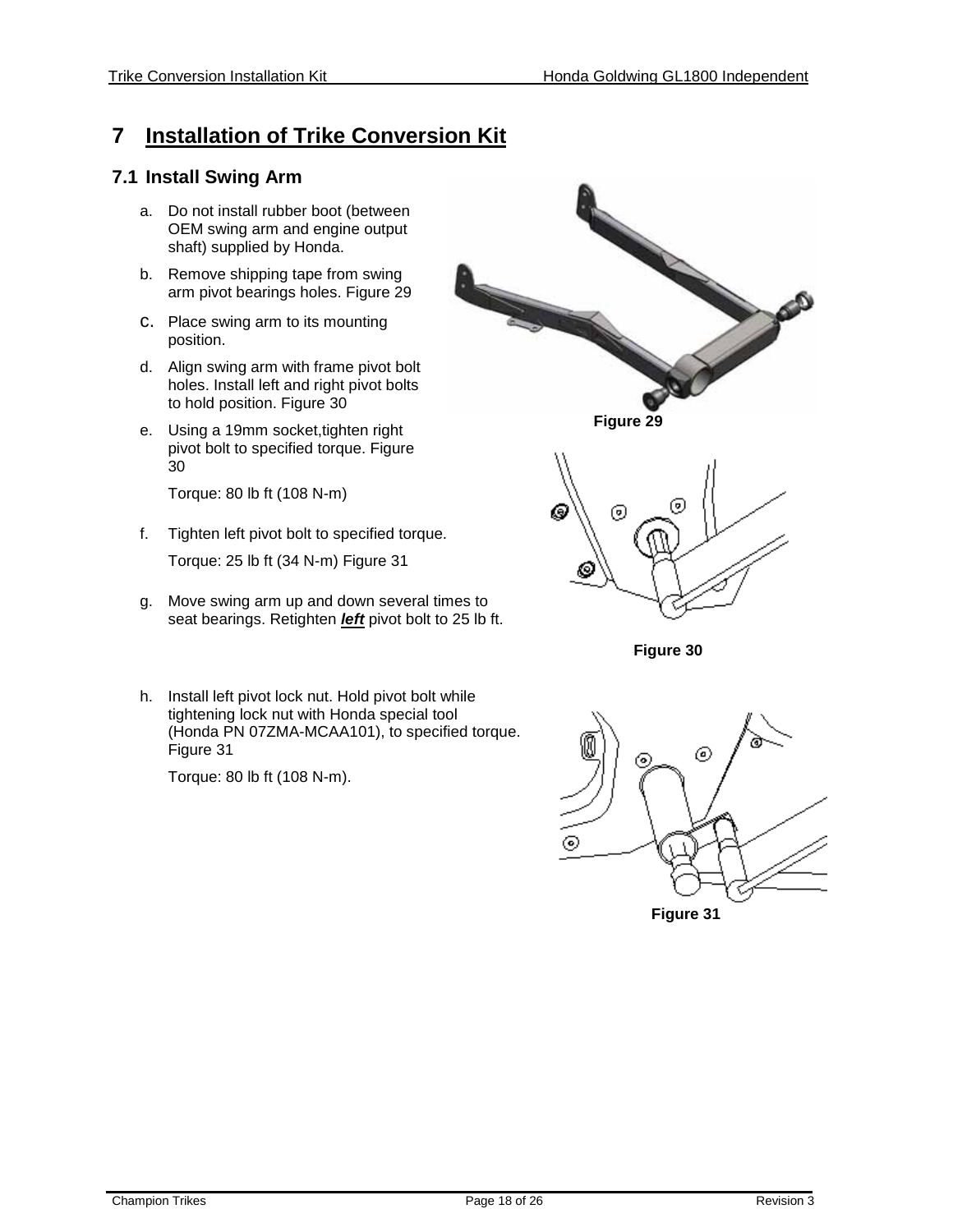#### <span id="page-18-0"></span>**7.2 Install Complete Independent Suspension**



**Figure 32**

- a. Top and middle brackets are installed and snugged for shipping purposes only Figure 32
- b. Loosen the top and middle brackets where they attach to the assembly to allow for alignment purposes.
- c. Install and snug the bottom bolts securing the swing arm to the rear end. ( $1/2$ -13x2-1/2 socket head plus small  $\frac{1}{2}$ " washer (upper) and ½-13x3 hex head plus ½" washer (lower)) Figure 33
- d. Install and snug the middle bolts Figure 34
	- o 1 M8x35 Hex head bolt, M8 lock washer, M8 flat washer, bracket, 2 x 5/16" flat washers, Bike frame
	- o 2 M8x50 Hex head bolt, M8 lock washer, M8 flat washer, bracket, 0.736" spacer, bike frame
	- o 3 M8x35 Hex Head, M8 lock washer, M8 flat washer,bracket, bike frame



**Figure 33**



**Figure 34**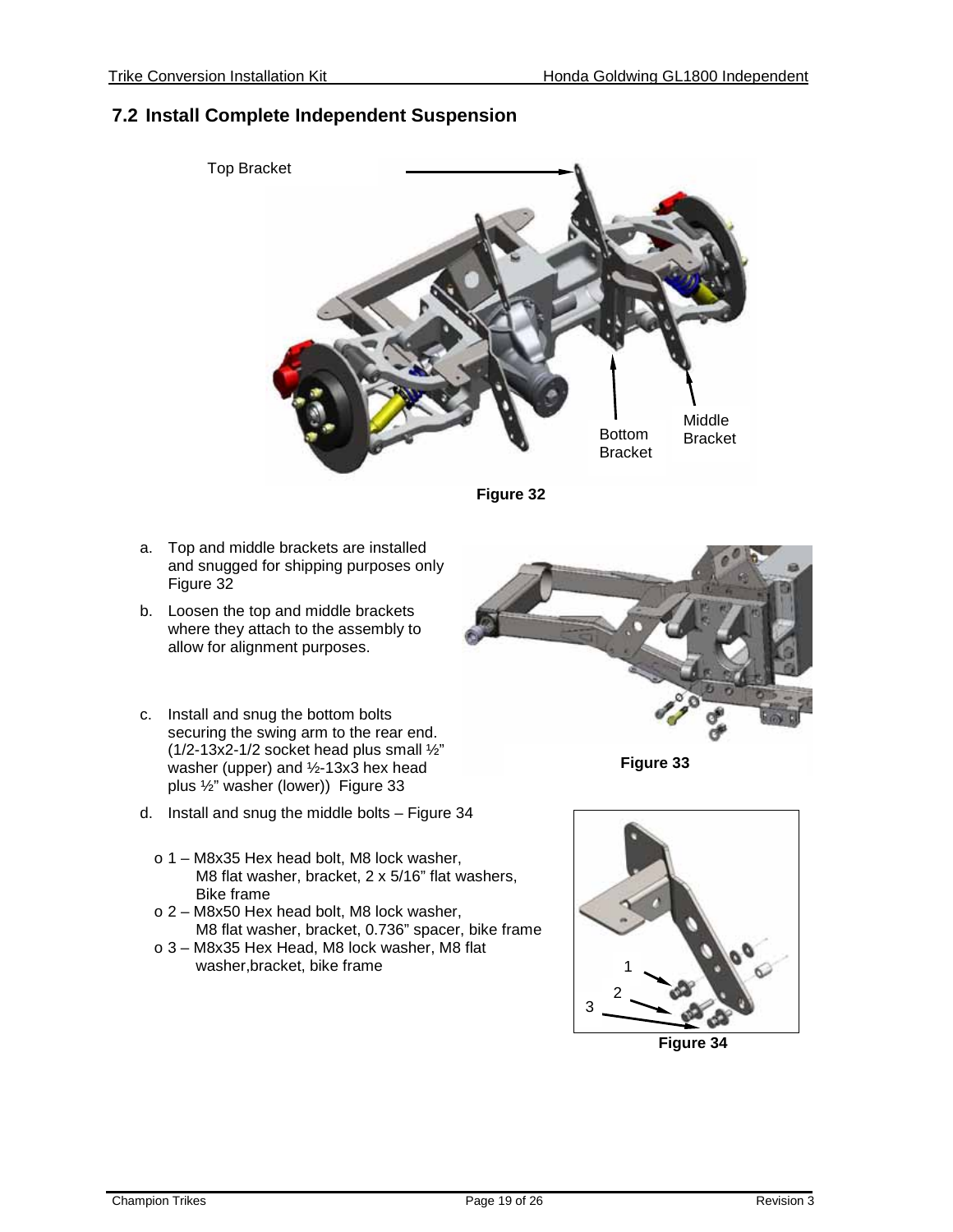e. Temporarily install the trunk stay Figure 35





- f. Install and snug top bolts
- g. Measure distance (18  $\frac{1}{2}$ ) between trunk stay and body frame as shown in Figure 36
- h. Torque the bottom and middle bolts (1/2" bolts to 50ft.lb and M8 bolts to 15 ft-lb.
- i. Remove top bolts and the trunk stay for later installation of the body



**Figure 36**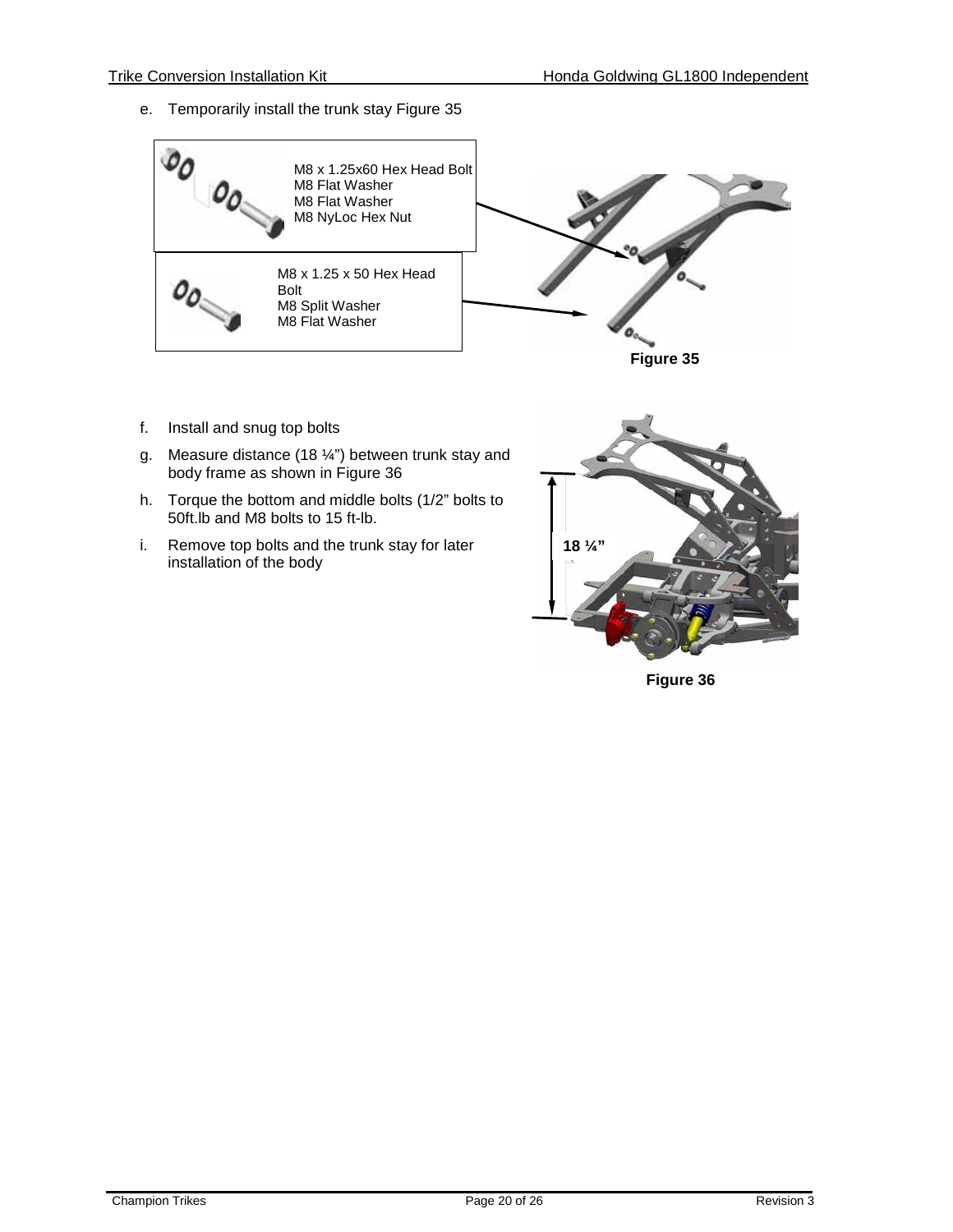#### <span id="page-20-0"></span>**7.3 Install Driveshaft**

**Note:** The OEM output shaft boot is removed and not to be reinstalled.

- a. Shift Vehicle transmission to NEUTRAL.
- *b.* Remove the two bolts securing the rear brake master cylinder to the vehicle frame (retain bolts). Figure 37
- c. Remove the six bolts (6mm Allen cap head screws) from drive shaft clamping yoke Figure 38.
- d. Remove the four bolts from the pinion flange.
- e. Ensure clamping yoke is fully engaged to output shaft. Apply blue Loctite to clamping bolts and install to clamping yoke. Moving the rear brake master cylinder fore and aft will allow tool access. Figure 39
- f. Tighten bolts evenly, rotating drive shaft to access each of the three clamp fingers. Torque bolts to 12 lbs. ft.
- g. Install and torque (15 ft-lb.) the four bolts to the pinion flange.
- h. Remount rear brake master cylinder and tighten bolts.

#### <span id="page-20-1"></span>**7.4 Install Brake Lines**

- a. Connect 10" braided line to rear master cylinder using OEM banjo bolt and supplied crush washers.
- b. Install Residual Pressure Valve to 10" braided line. **NOTE :** Ensure that the arrow on the valve faces in the direction of the brake caliper.
- c. Connect 25" braided between Residual Pressure Valve Tee-block on rear differential supplied single banjo bolt and crush washers.
- d. Route brake line assembly along right leg of swing arm, to top of differential.
- e. Install brake line into brake line T Figure 40
- f. Secure to swing arm with heavy-duty zip ties.
- g. Bleed rear brake system. Check to ensure there are no leaks.



**Figure 37**



**Figure 38**



**Figure 39**



**Figure 40**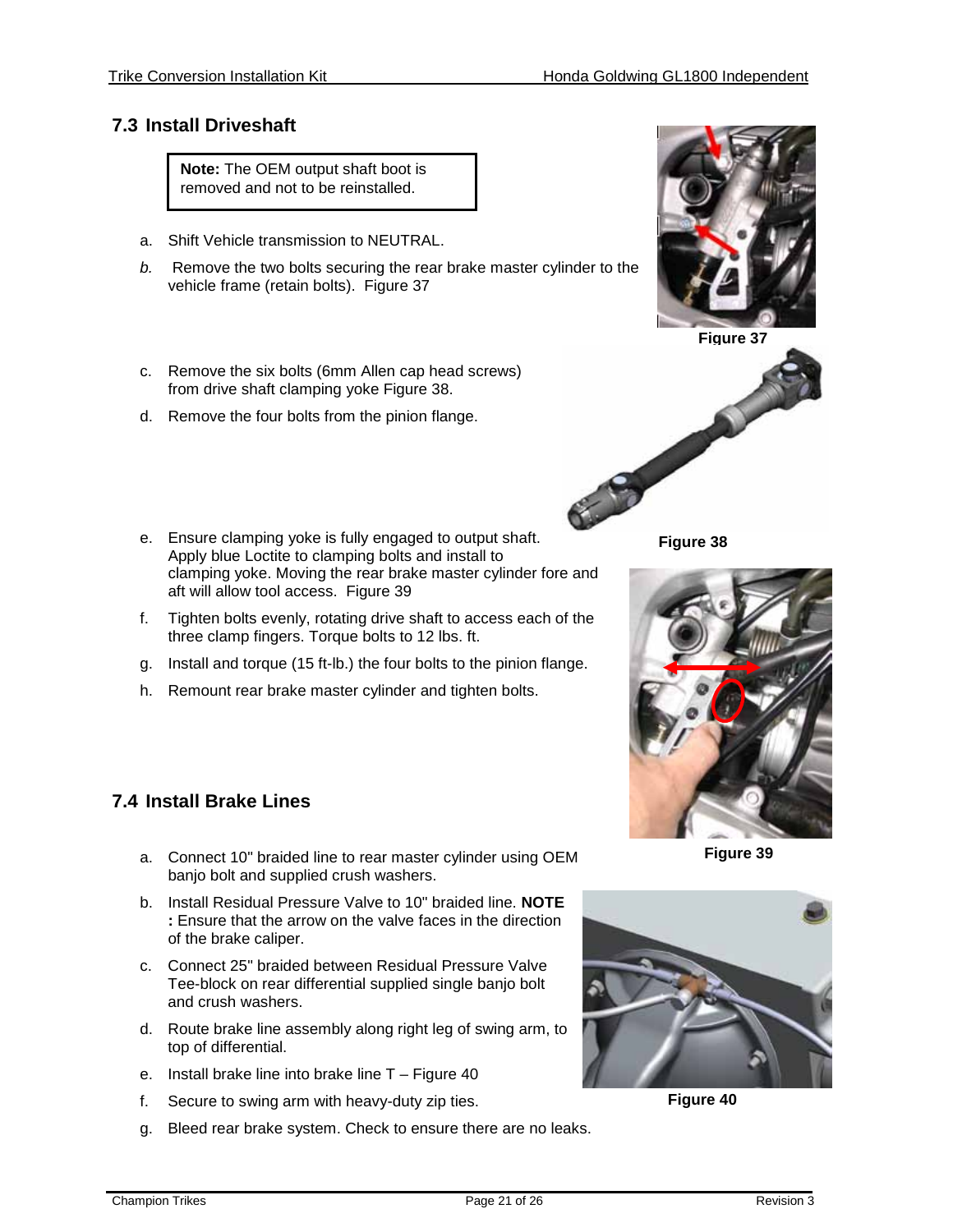### <span id="page-21-0"></span>**7.5 Install Body**

**Note**: The installation/alignment of the body is an iterative process to find the correct position of body in relation to the wheels. The five holes already in the body are primarily for shipping purposes. These holes might line up with the pre-drilled body frame holes when the body is fitted. Follow instructions below to re-drill holes if required.

- a. Carefully lower body into position on mounting frame. Figure 41
- b. Remove side cover mounting grommets from saddlebags and install to Trike body.
- c. Install left and right side covers to vehicle (without lower piece).
- d. Install rear wheels. Torque Lug nuts to 75 ft lb. then install Center caps to wheel rim. Ensure tire pressure is between 23 to 27 PSI
- e. Align body to vehicle. Noting its position relative to the side covers and wheels. Ensure gaps at side covers are equal. Ensure that body overhang over the wheels are equal.

NOTE: Recommended to install trunk stay and trunk before final body alignment.

- f. With body in position, locate the five holes on the frame tabs through which you will drill into the body. Figure 42
- g. Drill a 3/8" hole at the five places located above.
- h. Install 3/8-24 x 1-1/4" GR8 hex head bolts with 3/8" fender washers and 3/8-24 NyLoc nuts with 3/8" flat washers.



**Figure 41**



**Figure 42**

i. Locate and connect electrical connections from Trike body to corresponding connection on vehicle.

#### <span id="page-21-1"></span>**7.6 Install Top Box**

- a. Re-Install Trunk Stay
- b. Install trunk to vehicle as per OEM manual.
- c. Locate and connect electrical connections from trunk to corresponding connection on vehicle.
- d. Connect Trike body trunk opener cable to OEM locking mechanism of upper trunk. **(RIGHT SIDE)** Route safety cable forward to underneath seat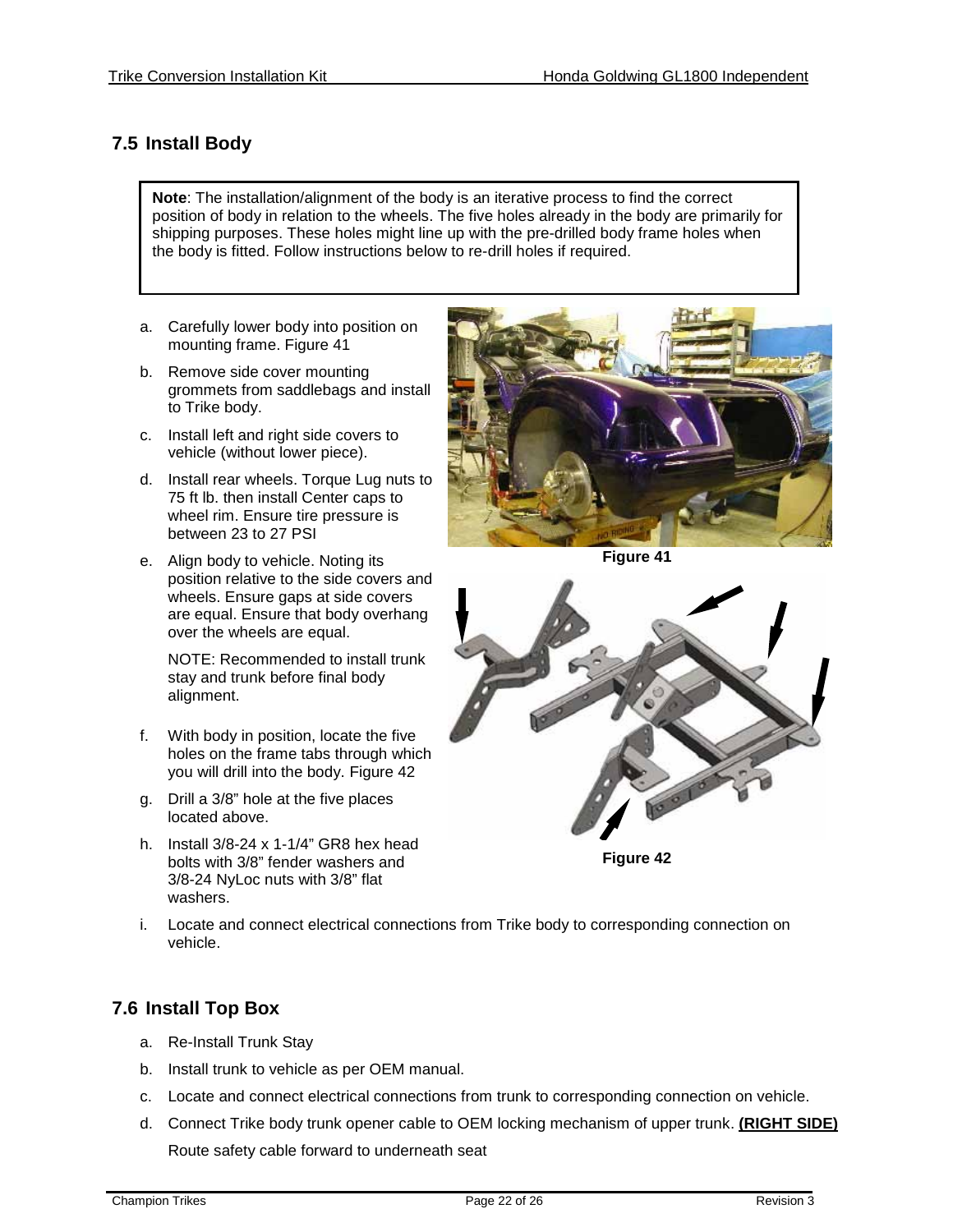- e. Connect accessory wire to accessory terminals at fuse box **BLUE – pos,**
	- **NOTE**: Trike is pre-wired for trailer electrical connections. Wires located at trailer hitch. Confirm by testing

| <b>Function</b>    | Color         |
|--------------------|---------------|
| Running lights     | <b>BROWN</b>  |
| Brake lights       | RED           |
| Turn signal, right | GREEN         |
| Turn signal, left  | <b>YELLOW</b> |
| Accessory          | BLUE          |
| Ground             | BLACK         |

#### <span id="page-22-0"></span>**7.7 Install Seat**

a. Install the seat to vehicle

#### <span id="page-22-1"></span>**7.8 Install Foot Rests**

a. Cut footrest under cover as shown in Figure 43



Figure 43

- b. Install covers.
- c. Install footrest with original bolts and 5/16" SAE flat washers between footrest and frame as spacers. Three washers per bolt.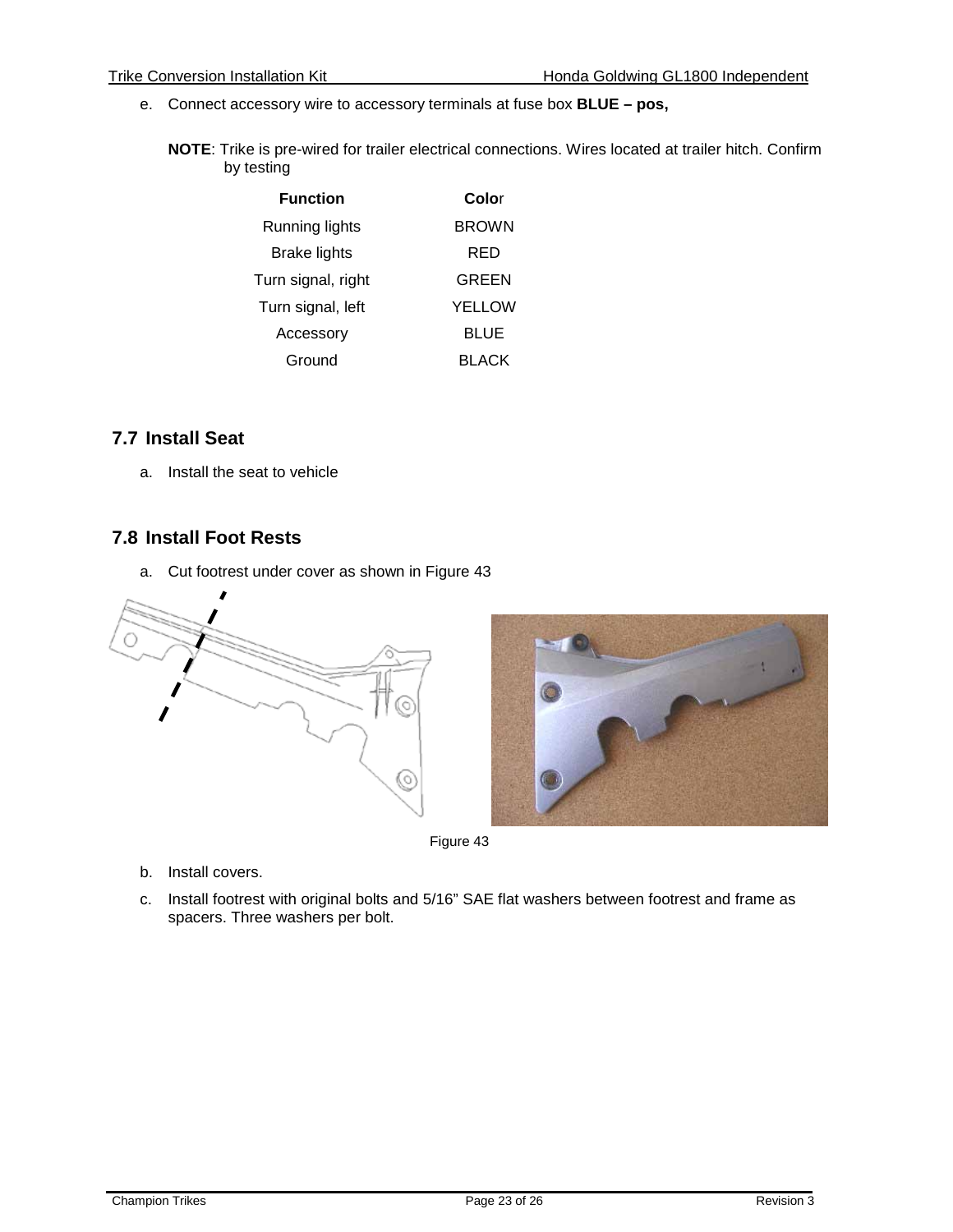#### <span id="page-23-0"></span>**7.9 Install Anti-roll bar**

<span id="page-23-1"></span>**7.9.1 Standard Anti-roll bar**



**Figure 44** 

a. Install 3/8-24x1.25 bolts, washers and nuts through Anti-roll bar housing onto swing arm. Torque to 30 ftlb. Figure 44 and 45



- b. Attach rod-end onto right control arm with 3/8-24 bolt, washer, bearing (rod-end), washer, control arm, washer and nut. Figure 46.
- c. Adjust rod-end in or out on left side to allow left side bolt to insert freely.
- d. Tighten jam nut
- e. Insert bolt, washer, bearing (rod-end), washer, control arm, washer and nut. Figure 46
- f. Torque to 30 ft-lb.





**Figure 46**

#### <span id="page-23-2"></span>**7.9.2 Variable Sway Bar (VSC) Option**

a. See VSC Installation Supplement for installation.

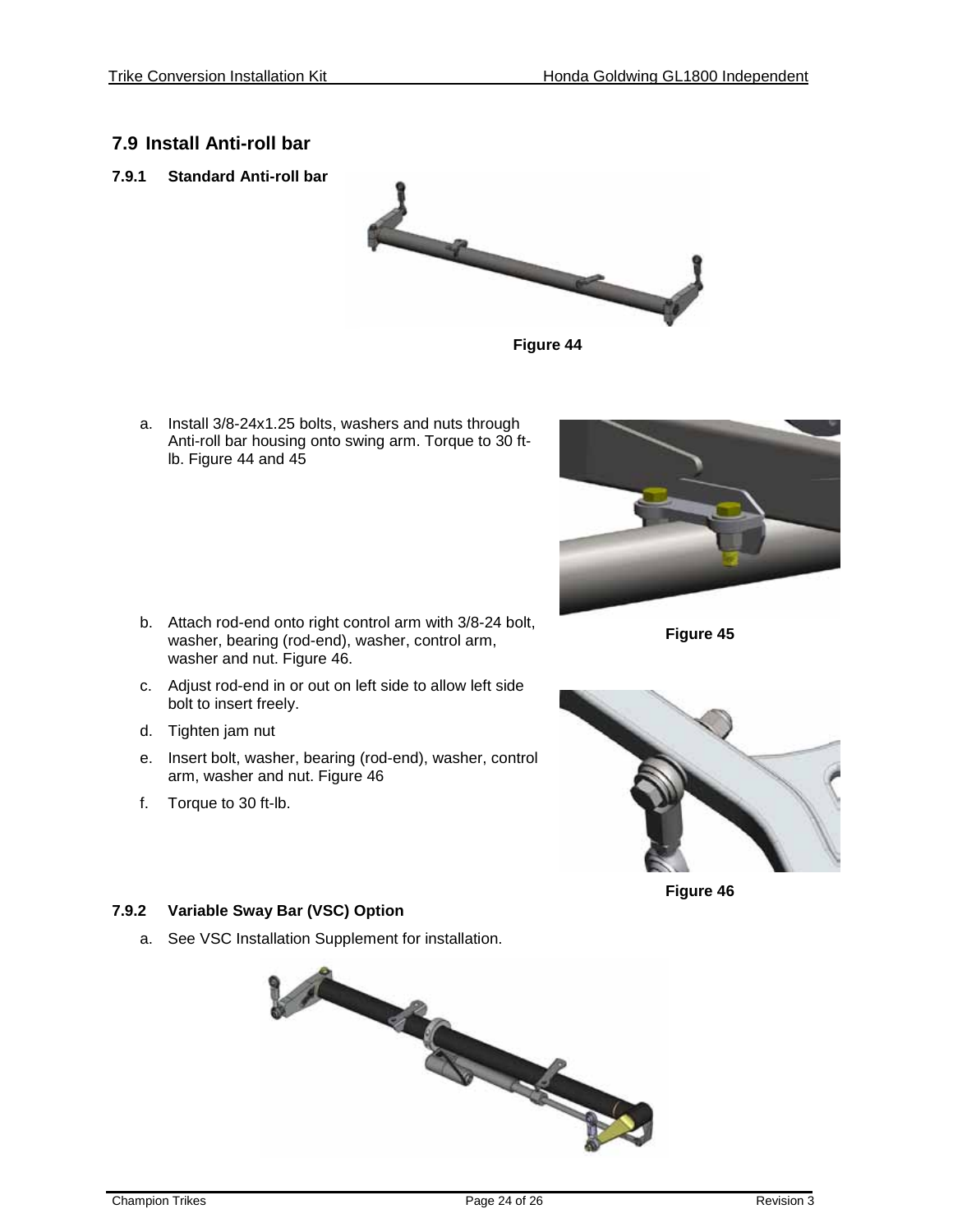#### **7.10 Install Mufflers**

- <span id="page-24-0"></span>a. Locate muffler drop down adapters (S shaped pipes) of Trike kit.
- b. Install drop down adapters to left and right exhaust collectors using supplied exhaust clamps and gaskets.
- c. Install mufflers to drop down adapters using original OEM rubber bushings, flanged spacers, exhaust clamps and gaskets.

Install muffler hanger tabs (on the muffler) to Trike body muffler tabs – Figure 49 - with OEM M8 x 1.25 x 60 Hex Head bolts, 5/16 USS Flat Washers and 8mm lock washers.



**Figure 49**

### <span id="page-24-1"></span>**7.11 Tire Pressure Indicator Light Disable**

For motorcycles equipped with a Tire Pressure Monitor System (TPMS) the warning light on the dashboard will stay on after installation of the Trike kit. Follow the following procedure to disable the warning light: Figure 50

- a. Remove the right front fairing pocket to access the TPMS control module.
- b. Locate the Green wire and the White/Yellow wire on the TPMS module wiring harness pigtail.
- c. Splice the Green wire and the White/Yellow wire together to disable the light.
- d. Replace the wiring to its original location
- e. Replace the fairing pocket.